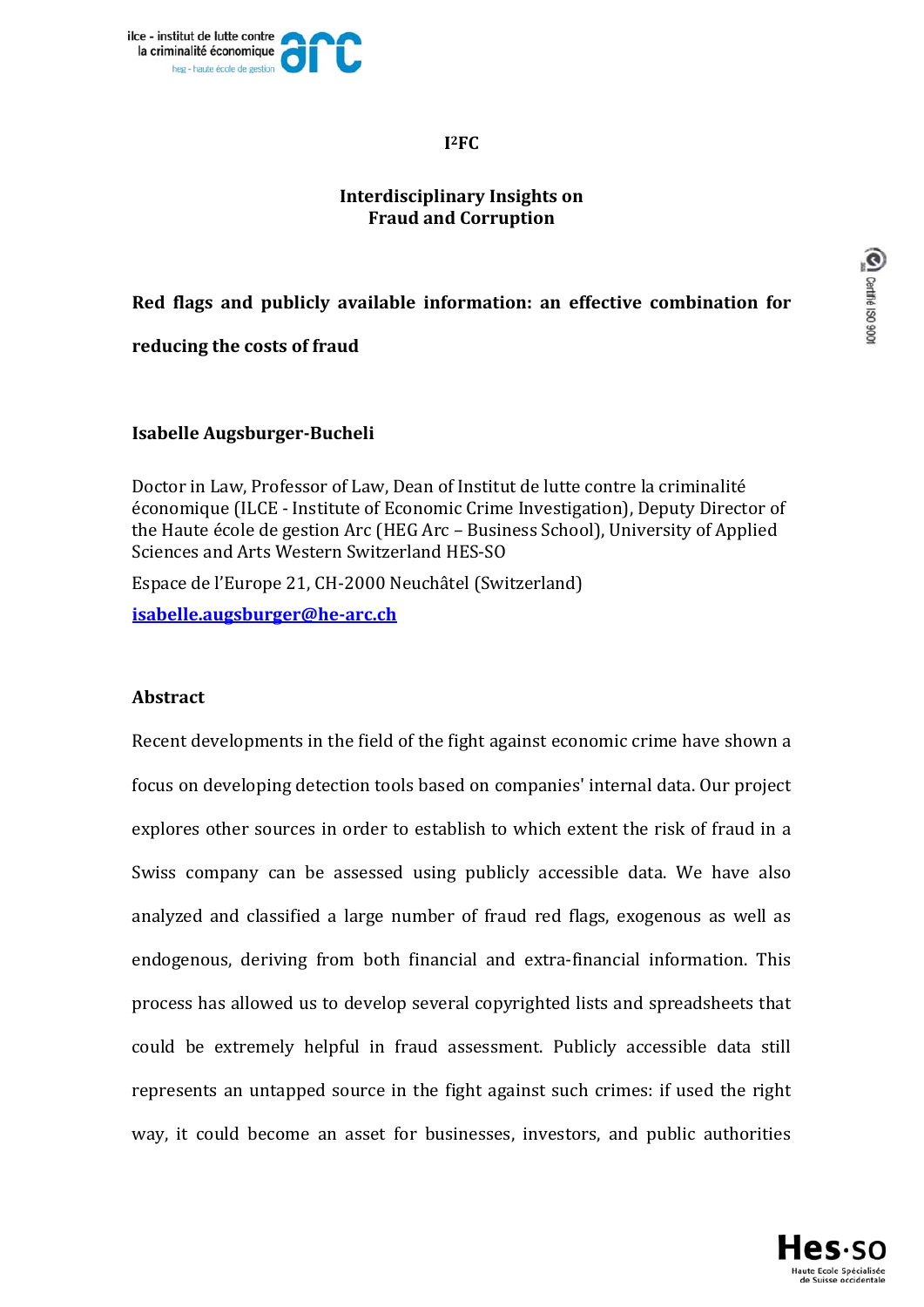

alike. Several obstacles, however, must be overcome in order to achieve this goal: first and foremost, non-financial red flags are rarely referenced - and while they sometimes highlight interesting tendencies, they are not guaranteed to reveal actual fraud cases. Secondly, the validity of results obtained when using such red flags necessarily depends on the reliability of the sources. Such issues naturally call for further research work.

**Keywords**: occupational fraud, red flags, fraud prevention, fraud detection, economic crime, Switzerland.

**JEL codes**: K14 Criminal Law, K 42 Illegal Behaviour and the Enforcement of Law,

K22 Business and Securities Law, L53 Enterprise Policy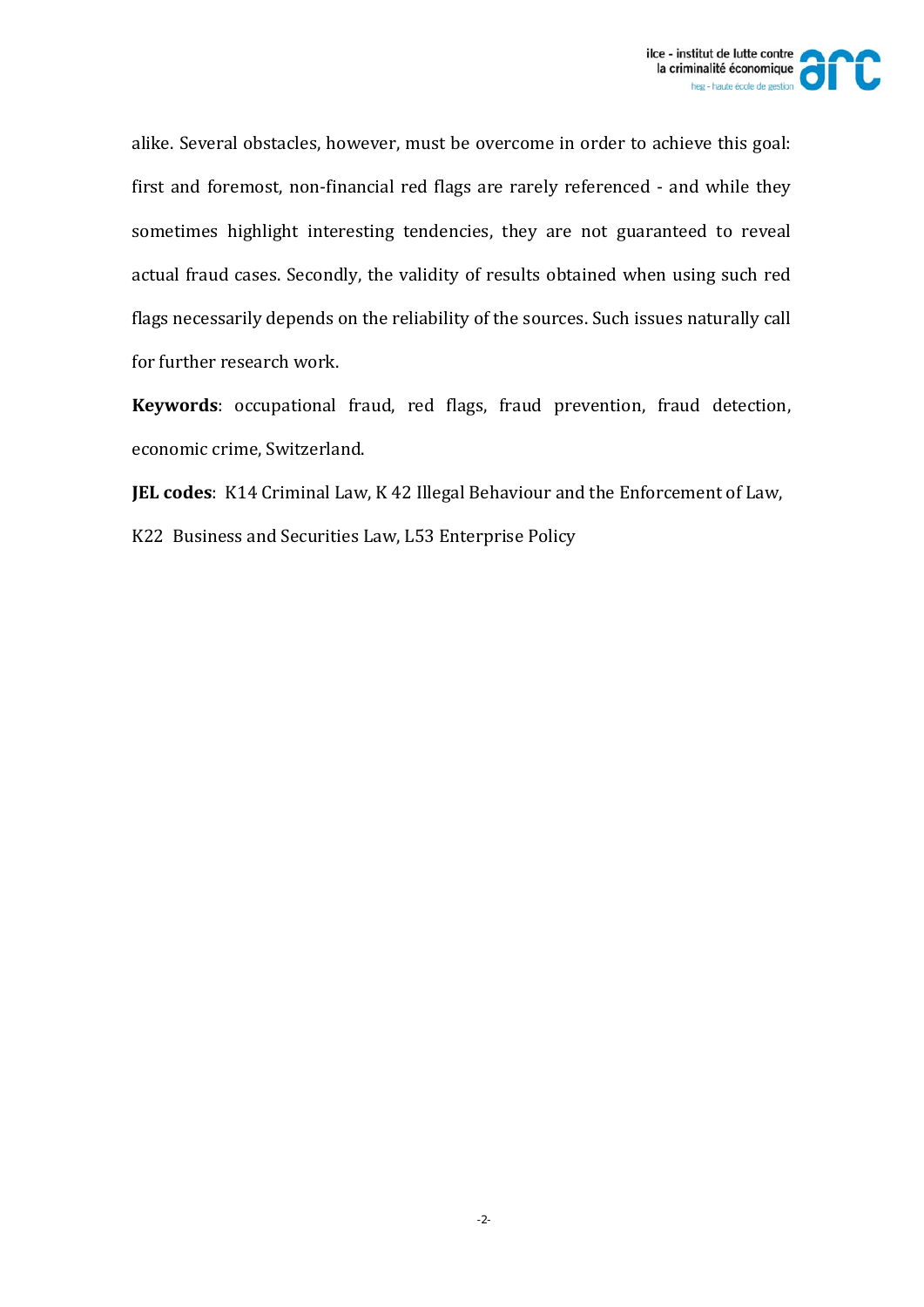

#### **1. Introduction**

Studies by advisory firms and professional associations indicate that economic crime is on the rise, due in particular to the development of financial engineering, the use of new technologies and the globalization of economy (see for example: KPMG 2009, 2013a;PwC 2011a, 2011b, 2014a, 2014b). Occupational fraud is at the heart of this problem; it can be defined as "the use of one's occupation for personal enrichment through the deliberate misuse or misapplication of the employing organization's resources or assets" (ACFE, 2014: 6). Occupational fraud generates enormous costs for employers: ACFE 2014 reports that typical organizations lose a medial of 5% to all types of fraud. As a result, the implementation of efficient strategies allowing to prevent and detect fraud is a priority for many of them.

Most of the strategies in place today involve the monitoring and surveillance of employees, internal control, and the detection of red flags through the analysis of internal information (such as accounting data). Red flags are defined as situations or transactions that reveal or are susceptible to reveal a fraud, or that are typical of an environment where fraudulent behaviors can arise and proliferate (see, Hounnongandji, 2010: 251). While fraud, like most forms of economic crime, does not manifest itself in a direct or immediate way (like street crime usually does), it still leaves traces.

Red flags are based on information and situations that typically show up in connection with fraud. Therefore, in a context of prevention or investigation, they can be read as pieces of evidence that such a crime has occurred, is about to be committed, or is likely to take place in the analyzed environment. They are powerful weapons, alongside internal control and whistleblowing, in the fight

-3-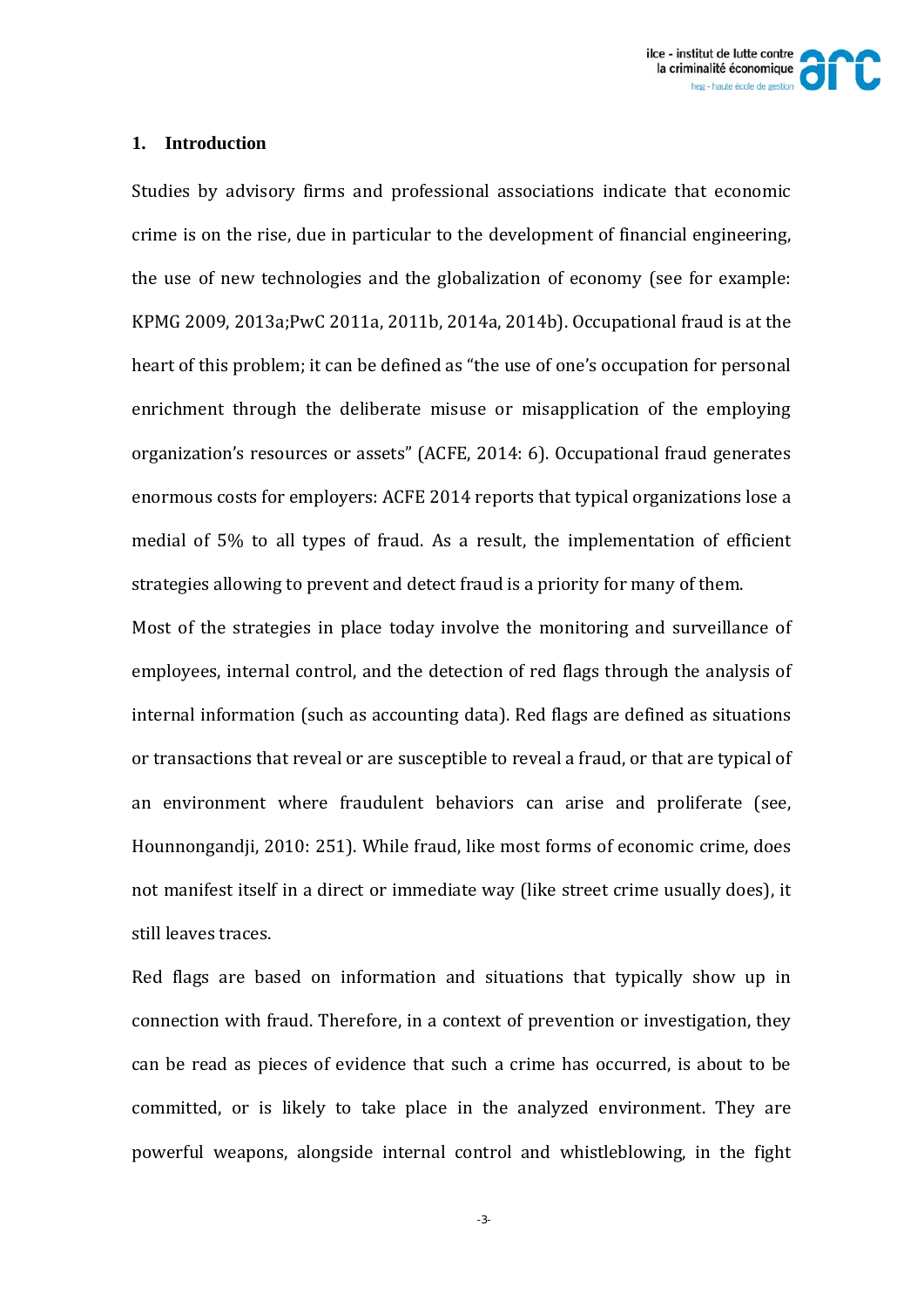

against fraud. They can be particularly useful in the prevention phase, as they can help reduce the number and impact of fraud cases together with the related costs. Those in use today, however, depend almost exclusively on internal information, which is often kept private. This has two consequences: because of the focus on internal data, the possible role of publicly available information (any data originating from public or private sources that is available to anyone, without restrictions, free of charge or otherwise) in fraud detection has been overlooked. The second consequence is that a serious assessment of fraud risk can be conducted exclusively by the company itself. Third parties such as business partners or investors, which may have a legitimate interest in assessing such risks, do not have access to necessary information, and cannot use it to identify possible red flags.

Our project was meant as a first step in an attempt to fill these gaps. We explored other possible sources of information in order to establish to which extent the risk of fraud in a Swiss company could be assessed using red flags based on public information. At the same time, we created a series of risk assessment tools that work with red flags suitable to facilitate the tasks of those having access to both internal and external information, but also useful to interested third parties. We also endeavored to create a functional red flags database that integrates public information as a possible source of detection.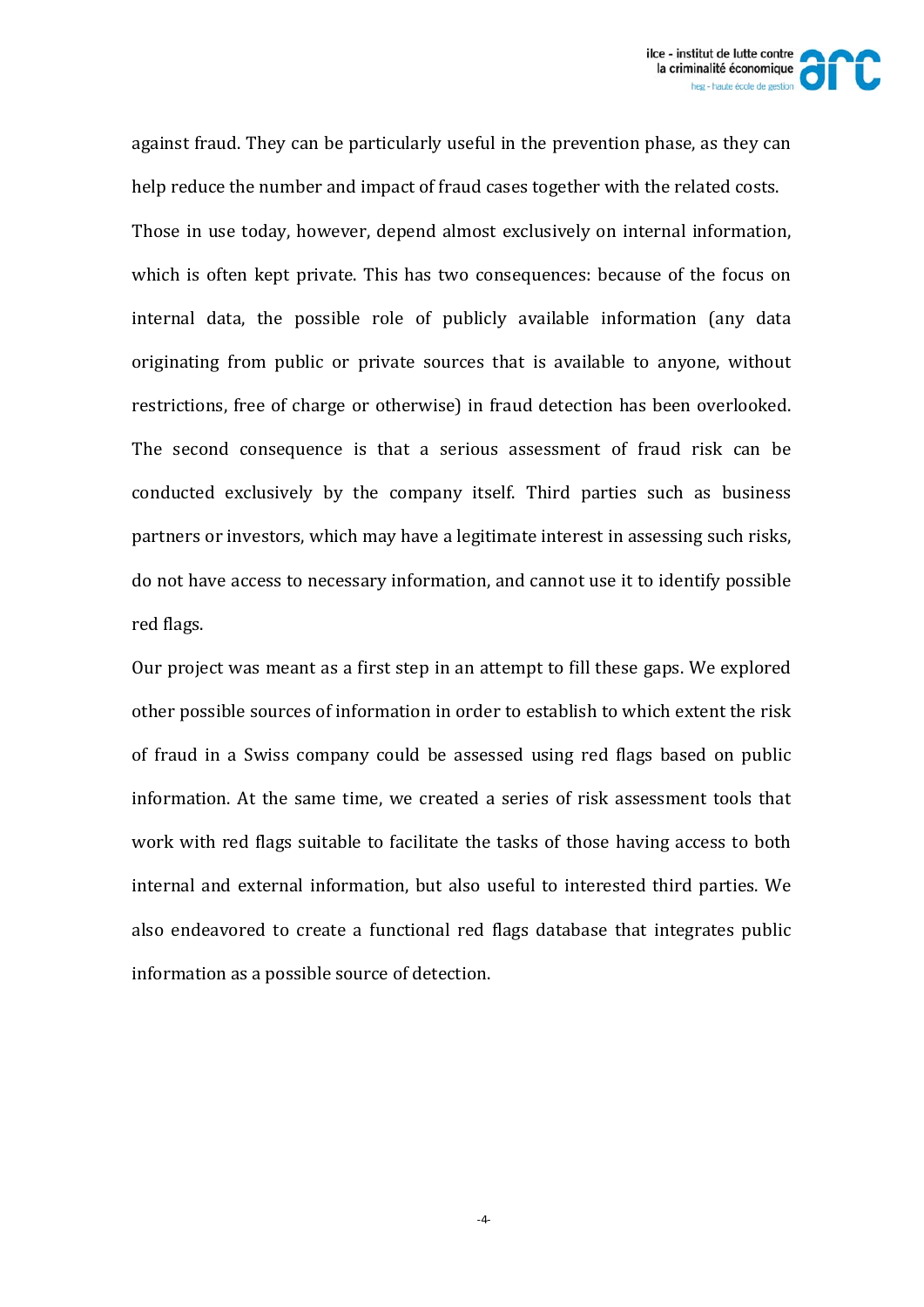

#### **2. Literature review**

Although the idea of using public information for the purpose of assessment has already been implemented in other sectors, it has not yet been extended to fraud and economic crime in general. The *Fondation Ibrahim* has established a collection of quantitative data leading to a yearly evaluation of the performances, in terms of governance, within African countries. Similarly, the *Basel Institute on Governance* (a non-profit organization tightly associated with the Law Faculty of the University of Basel) has developed an index that uses red flags (developed based on public reports by GAFI and by the Wolfsberg Group) to classify countries based on the risk level in relation with money laundering, terrorism financing, and corruption. While the above projects showcase the potential of public information-derived red flags, they do so in a context far removed from business and occupational fraud. When it comes to the latter, the available literature focuses, as expected, on red flags that depend on internal information (e.g. information related to internal service compliance, etc.), and which is therefore suitable for internal use only (Pons, 2006; Gallet, 2010). Several authors have developed charts containing red flags that can be detected and evaluated based on such data (see: Cauvin & Bescos, 2005; Ouaniche, 2009; Pons & Berche, 2009). The forensic services of the Big Four (Deloitte, EY, KPMG, and PricewaterhouseCoopers), who assist companies in internal investigations, do employ red flags as part of their process, but their tools - besides being shred in secrecy - also require access to internal data.

Part of our project involved the identification of types of public information that can lead to the detection of fraud red flags. As purely financial information is typically kept private, the data available to the public is largely of a non-financial

-5-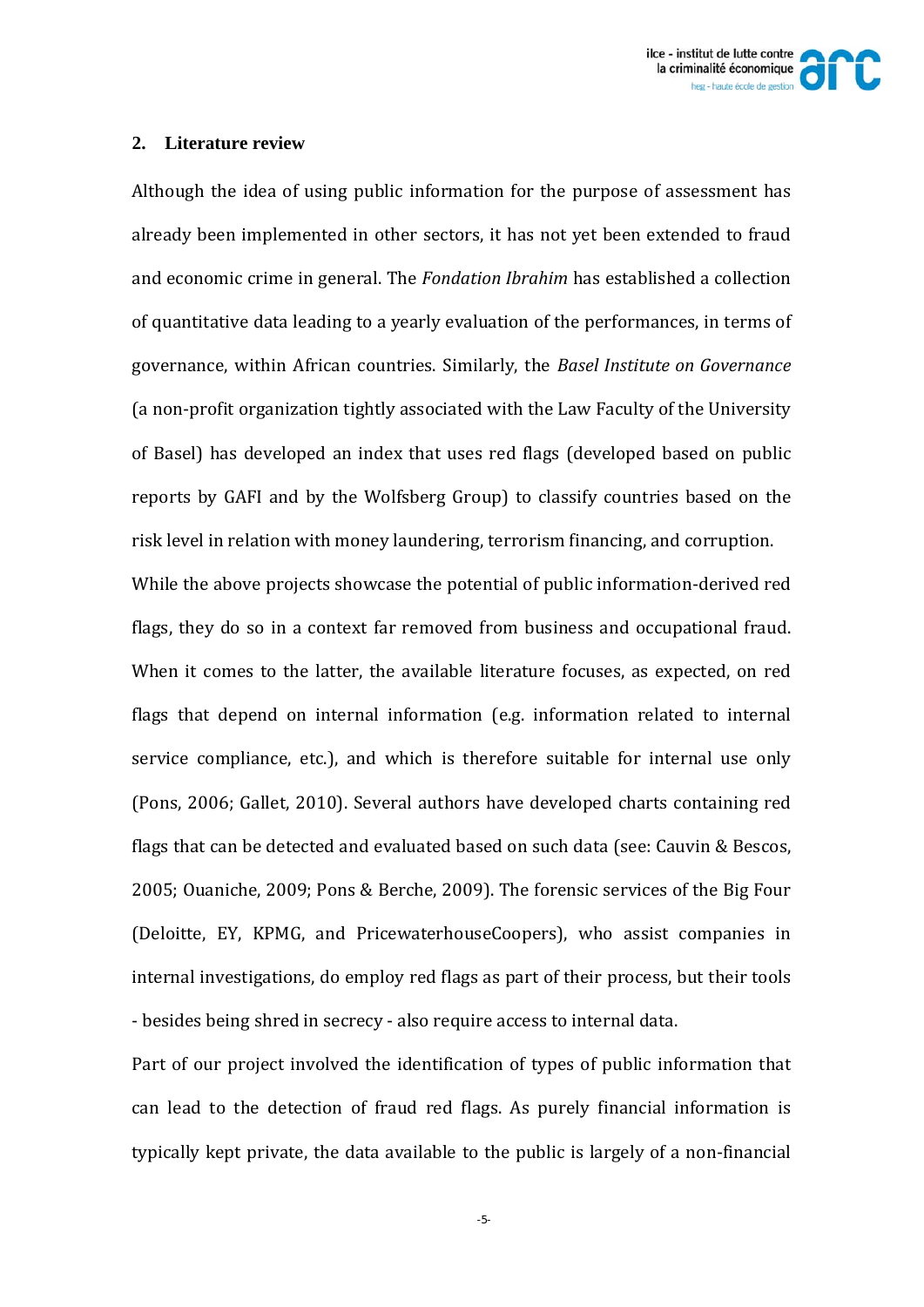

nature. Studies conducted in the auditing field, where financial information is paramount, have showed that non-financial information - such as the number of employees, consumer satisfaction, and the number of open accounts (Ames et al., 2012) - should also be taken into consideration (American Institute of Certified Public Accountant (AICPA), 2002; Cohen et al., 2000), as it helps to generate a more trustworthy assessment of a company, unveil irregularities, verify the validity of financial performances, and sometimes even predict the latter. The importance of non-financial information has been also highlighted by a number of other studies focusing on corporate governance and social and environmental responsibility (e.g. Mauléon, 2007; Peter & Jaquemet, 2014.).

Despite this, and despite the fact that companies' communications are becoming more focused on extra-financial information (Mauléon, 2007), few authors have explored the question of its role and importance in fraud detection (e.g. Ittner  $&$ Larcker, 1998). The studies conducted so far, however, have the merit of showing that extra-financial information can indeed prove useful. Brazel et al. (2009) have shown a correlation between financial results and extra-financial information, and argue that variations within this correlation can suggest that financial results have been manipulated. Extra-financial information, while harder to be tampered with than its financial counterpart (Cohen et al.,  $2011$ ), can still be falsified by the management, but the risk factor becomes higher: this is because its veracity is more easily verifiable (Bell et al., 2005), and also because the circle of people involved in the fraud is likely to be extended by such maneuvers. Finally, Grove  $\&$ Basilico (2008; 11) "demonstrate the usefulness of both types of red flags quantitative fraud ratios and qualitative corporate governance factors - for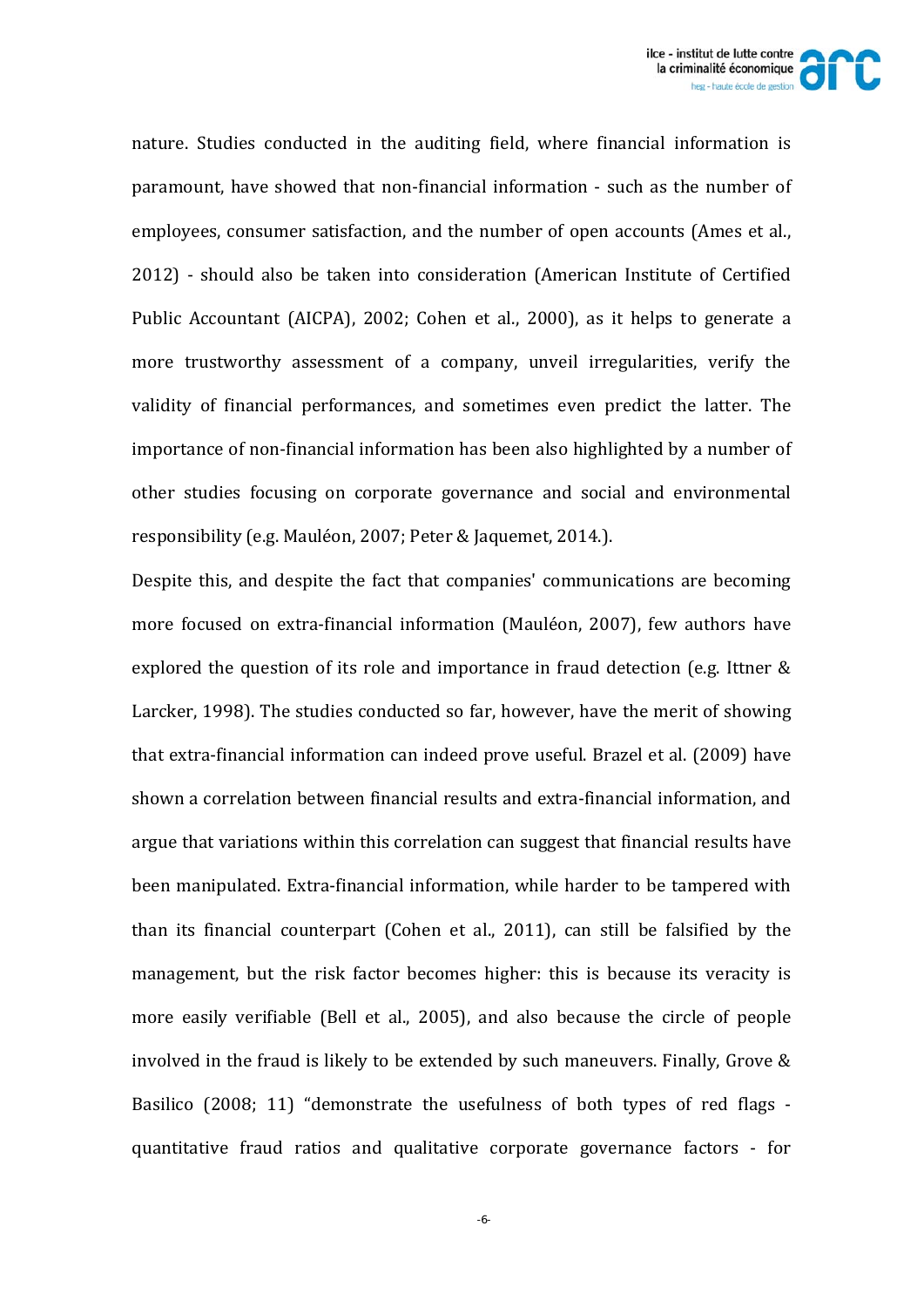

detecting fraudulent financial reporting. The qualitative corporate governance red flags are just as, or even more, important than the quantitative ones for both detecting and preventing fraudulent financial reporting, according to many fund managers, short sellers, financial analysts, and financial press writers".

In conclusion, extra-financial data that is publicly available represents a valid source of information that - while often overlooked - can play an important role not only in fraud detection, but also in fraud prevention. Indeed, according to KPMG (2013b), "failure to adequately assess clients, agents and business partners, and to know how they operate, can expose organizations to reputational damage, operational risk and government investigations, as well as monetary penalties and potential criminal liability".

#### **3. Methodology**

Red flags are powerful tools in the fight against fraud. They are particularly important because they can allow to prevent fraud and assess the risk thereof, thus helping companies to drastically reduce the costs linked with the phenomenon. Today, as we have seen, red flags are detected using almost exclusively private information, especially of a financial nature. Our project aimed to evaluate whether the use of publicly available information could lead to a more efficient detection of red flags and at the same time widen the circle of people that are susceptible to use such red flags, ultimately transforming the latter into a more complete and universal tool of fraud prevention.

We have structured our project in four phases. The first phase consisted in establishing a general inventory of reliable fraud red flags. In the second phase we

-7-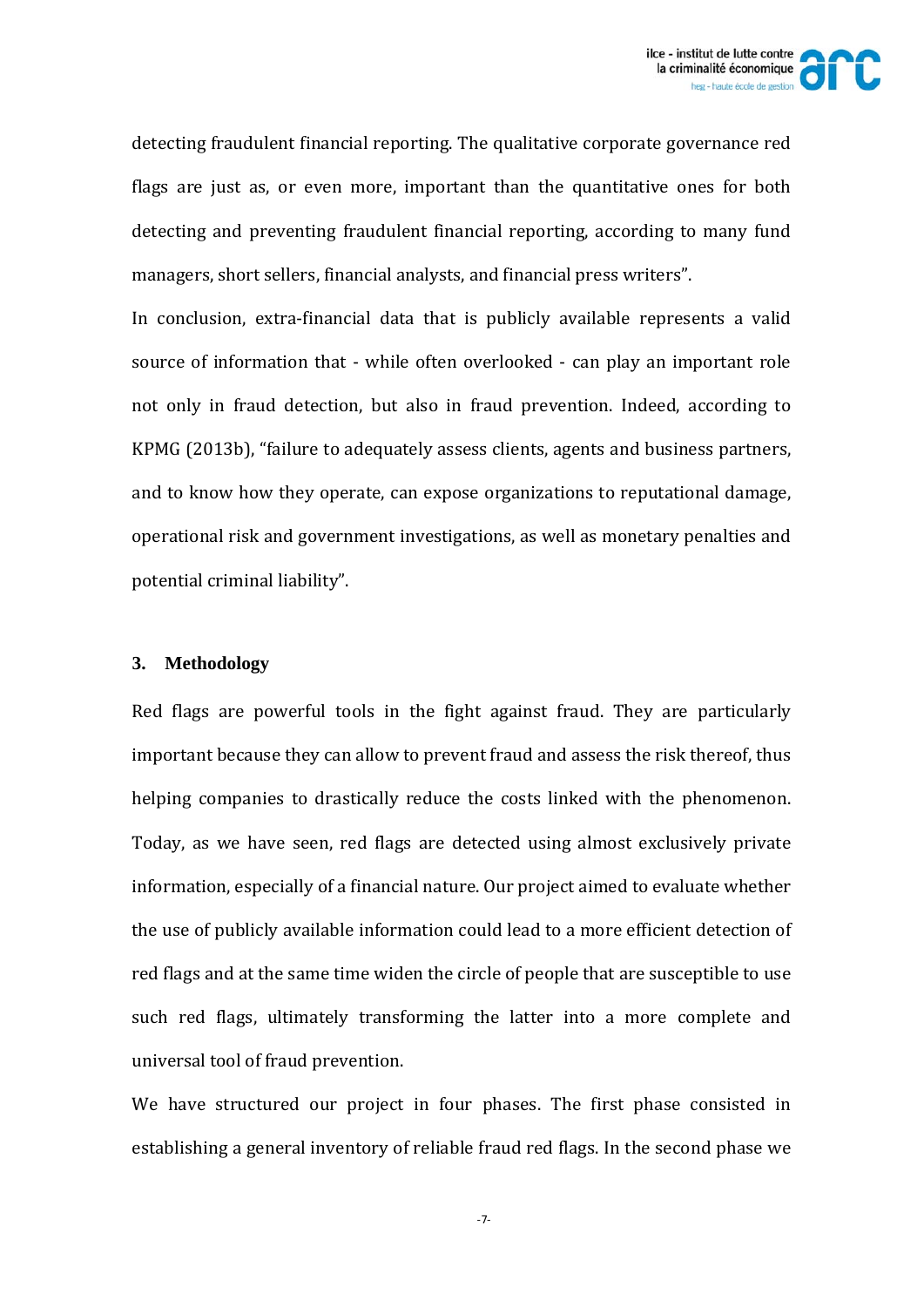

identified types of publicly available information that could, realistically, lead to the detection of the listed red flags (for practical reasons, we limited ourselves to information available in Switzerland and pertaining to Swiss companies). The third phase consisted in cross-referencing each red flag with the information found in phase two; it allowed us to determine which red flags could theoretically be detected using the latter, and in which cases such information could contribute to a more efficient detection. Phase four is currently in progress: we are testing the red flags identified in phase three, with the objective of evaluating to which extent they could be used to assess the risk of fraud within a Swiss company.

# **3.1 Establishing a catalogue of occupational fraud red flags**

We achieved this through a three steps process, which is described below.

# *3.1.1 Identification of fraud typologies*

As a starting point, we have based ourselves on the three main categories of occupational fraud established by the Association of Certified Fraud Examiners (ACFE & Peltier-Rivest, 2007: 8):

- Asset misappropriation: "Any scheme that involves the theft or misuse of an organization's assets, such as skimming sales, fraudulent billing, payroll fraud, or expense reimbursement fraud."
- Corruption: "Any scheme in which a perpetrator uses his or her influence in a business or official transaction to obtain an unauthorized benefit contrary to that person's duty to his or her employer. Common examples include paying or accepting bribes or illegal gratuities, engaging in self-dealing transactions or engaging in conflicts of interests."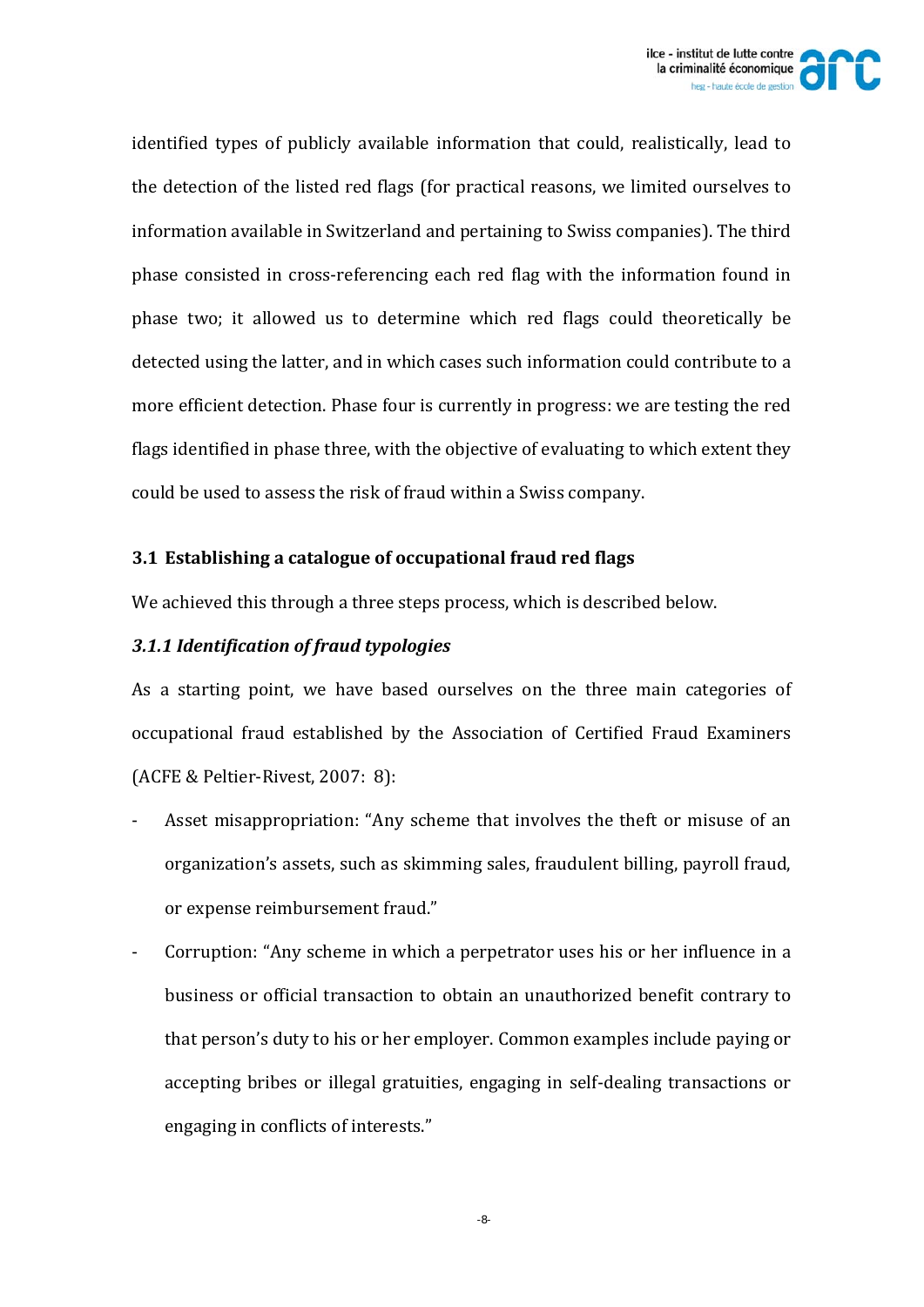Fraudulent financial statements: "Any scheme that involves the deliberate falsification of an organization's financial statements to make the organization appear more or less profitable. Examples include recording fictitious sales and concealing liabilities or expenses."

We have then selected a series of crimes and situations within such categories; we have based our choices especially on surveys by ACFE and the Big Four, both of which have a long-standing expertise in financial investigation and advisory services (see for example: ACFE 2012; ACFE & Peltier-Rivest, 2007; KPMG 2009, 2013a; Isenring & al., 2014; PwC 2011a, 2011b, 2014a, 2014b). Having observed that several frauds that occur frequently (such as e-mail scams) have little financial consequences, and that rarer typologies (such as fraudulent financial statements) can have an enormous impact, we have decided to take both categories into account. 

# *3.1.2 Red flags collection*

Through a literature search in which we have consulted multiple sources (such as Brown & DLA Piper LLP, 2012; Colby, 2004a, 2004b, 2004c; DiNapoli, 2010; Gallet, 2010; Golden et al., 2011; KPMG, 2012a, 2012b; Ouaniche, 2009; Pons & Berche, 2009; Singleton & Singleton, 2006; Zimbelman & Albrecht, 2011) we have gathered a large collection of red flags lists and tables, as well as articles and papers discussing one or more red flags. We have retained and listed those that are applicable to occupational fraud.

We have then conducted an empirical research in which we have studied welldocumented fraud cases and analyzed the relevant jurisprudence from the Swiss Federal Supreme Court (*Tribunal fédéral*). We have also conducted interviews with

-9-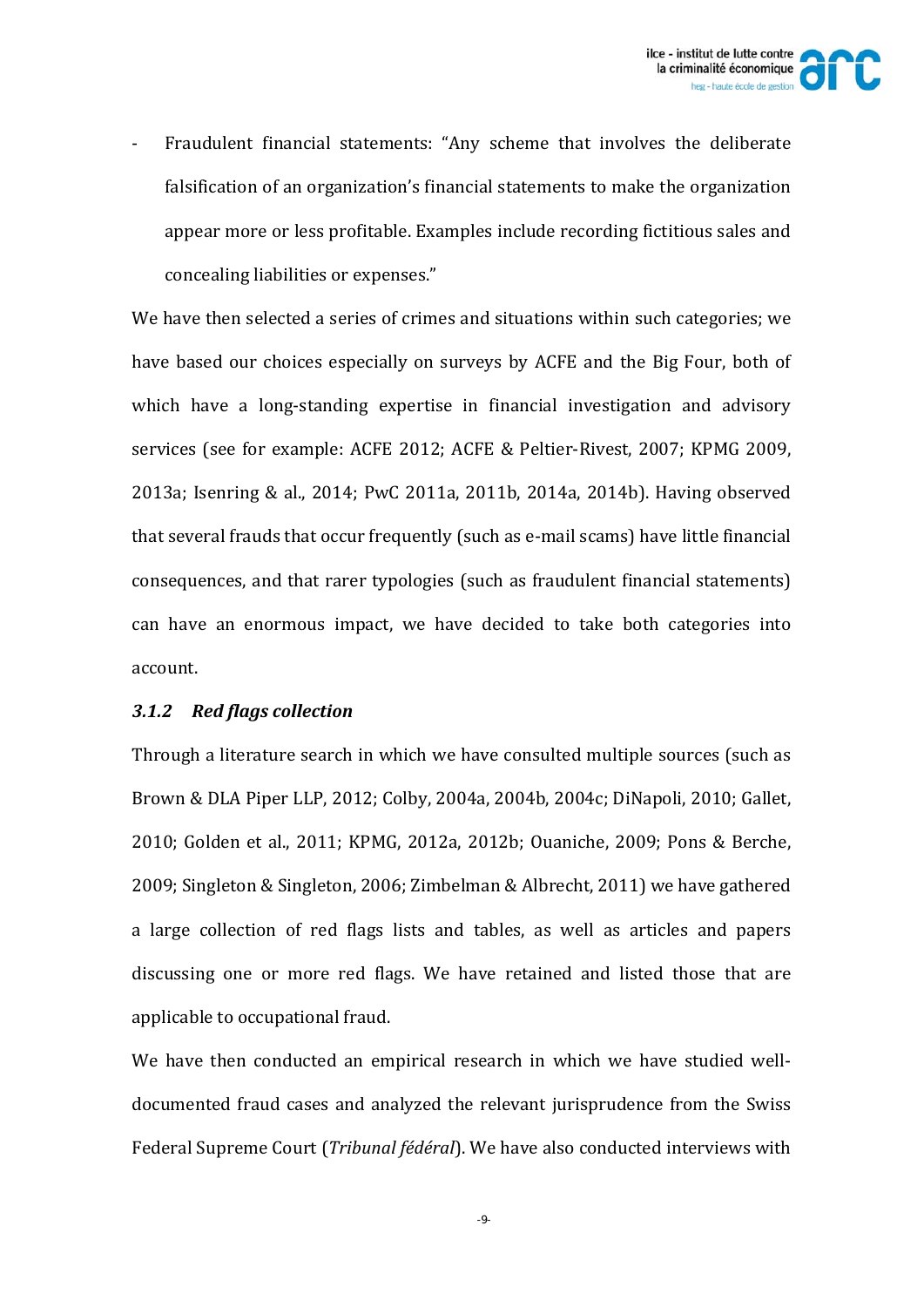

several forensic accounting experts, with the objective of listing the techniques used by fraudsters as well as the evidence they leave behind. Through this process we have confirmed some of the red flags collected during our literature search and also established new red flags, which have been added to the list.

# *3.1.3 Red flag indexing*

The large amount of information collected in 3.1.2 was taken from several different sources, and as such it needed to be organized and homogenized before it could prove useful. We have therefore placed the retained red flags (around a thousand) in a spreadsheet and applied filters (with the objective of merging similar items and eliminating duplicates), thus generating a catalogue consisting of  $403$  red flags. For these we have developed an ad hoc classification inspired by the works of Zimbelman and Albrecht (2011), by the Swiss SME chart of account (*Plan comptable suisse PME*), and by the COSO (Committee of Sponsoring Organizations of the Treadway Commission) framework. Every red flag included in the final list has been tagged with the fraud category(ies) it pertains to and placed, based on its impact and its nature, in one of the tiers described below. The categorization according to fraud type was made with the goal of obtaining a clearer overview of the catalogue and to render the search of specific red flags easier. It is not intended to be final nor completely accurate, as it involved several decisions which were made according to our project's needs.

## *Endogenous red flags*

Endogenous red flags are those that are detectable using companies' internal information. They can be further classified in four sub-categories: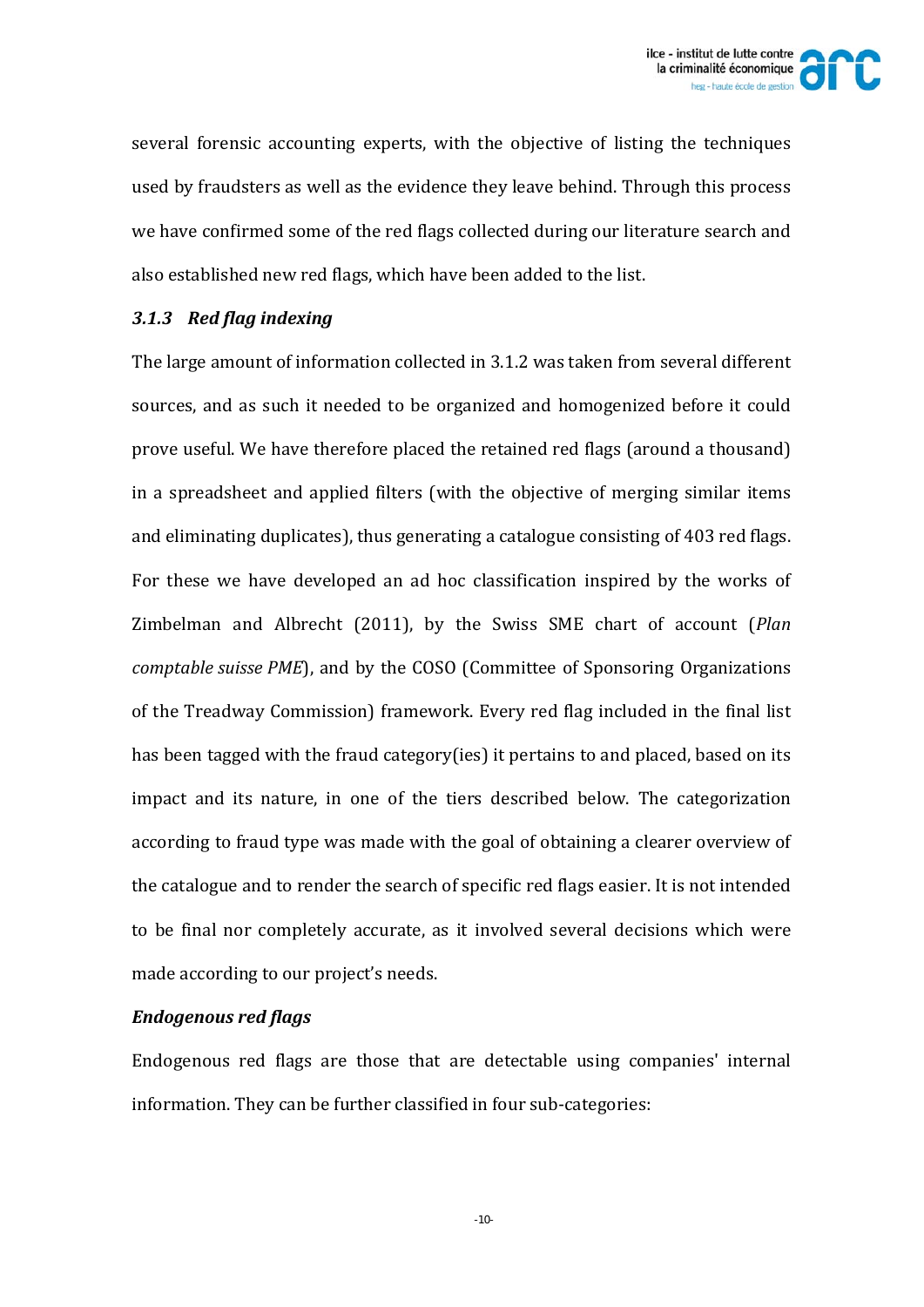- Organisation: includes red flags linked with a company's functioning, structure, management, and performance, as well as with its employees' behaviors and issues.
- Internal Control System (ICS). In order to decide which red flags to list under this category, we have drawn inspiration from the COSO framework, which provides a benchmark for internal control standards and "helps organizations" design and implement internal control in light of many changes in business and operating environments" (COSO, 2013). One of the functions of internal control is to allow companies to identify and eliminate fraud opportunities, thus drastically reducing the chances that such a crime will occur. According to Cressey' fraud triangle theory, all frauds are characterized by the simultaneous occurrence of three elements: motivation, opportunity, and rationalization. As Chapuis et al.  $(2016)$  point out, the discovery of gaps and weaknesses in the controls in place, or of a certain lack of discipline in their application, can be perceived as opportunities and encourage fraudsters to act. Since in the majority of cases individuals do not actively look for breaches, but are willing to take the opportunities that arise, eliminating such opportunities is particularly effective when trying to limit fraud cases.
- Accounting: companies' activities generate a large number of transactions, entries, movements, and ratio calculations: anomalies within such data might indicate that a fraud has been committed. In order to identify which data could be helpful in fraud detection, we have studied the structure of the Swiss SME chart of account (Plan comptable suisse PME; Sterchi et al., 2014)).

-11-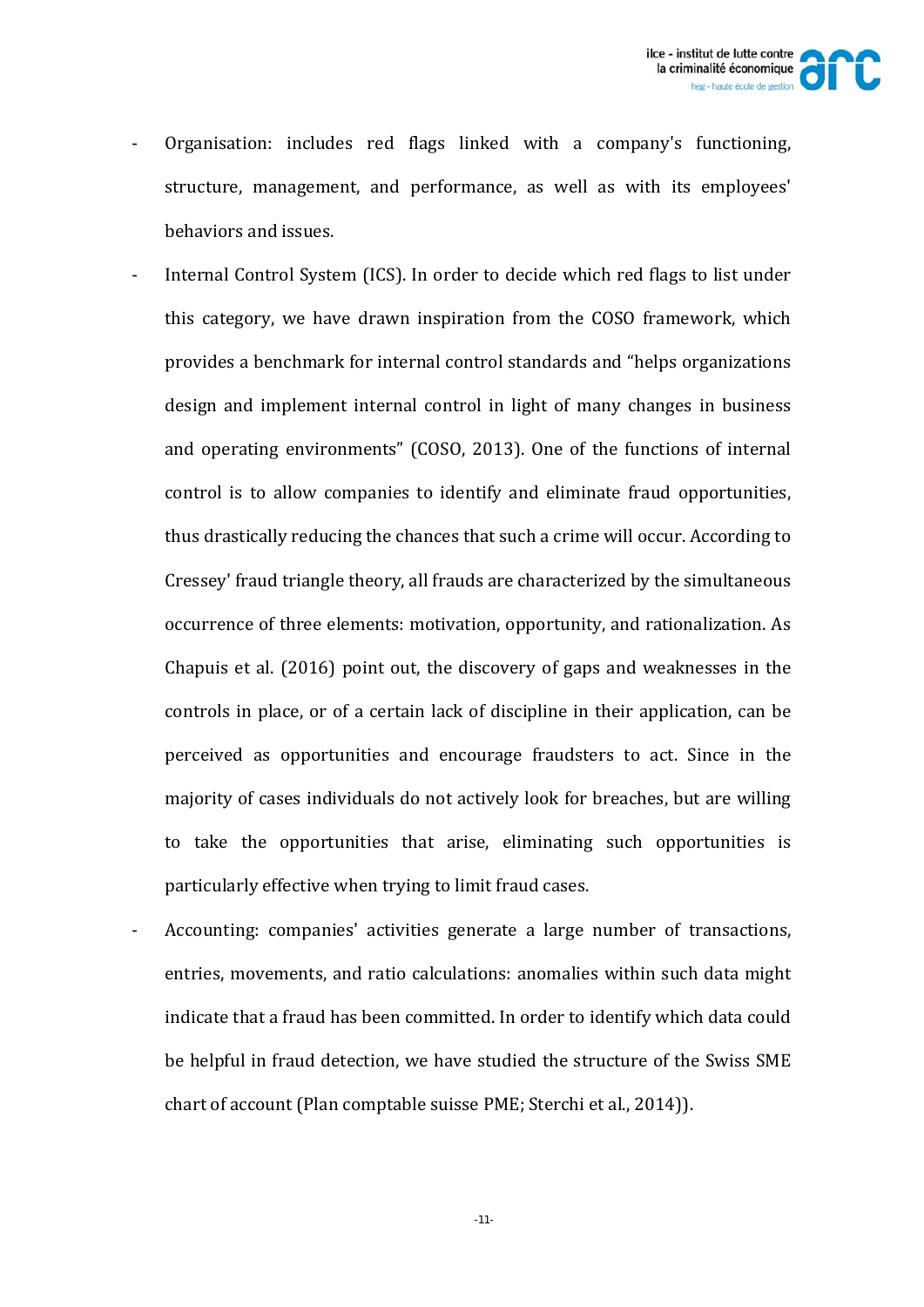Documents: this last category concerns all information originating from company documents such as bills, contracts, etc.

## *Exogenous red flags*

Exogenous red flags, which are detectable through information originating from sources that are external to the company, have been classified in three categories.

- Internal control and surveillance: includes red flags connected with the company's relations with its auditors.
- ‐ *Environment and business sectors:* includes red flags connected with the conditions and the changes within companies' external environment (political, social, etc.), and with problems linked to companies' business sectors.
- ‐ *Third parties: business partners, suppliers, and service providers:* this category concerns people and organizations that do business with the assessed company, such as business partners, suppliers, and service providers. It includes red flags connected with their behaviors and business activities, as well as with eventual complaints, lawsuits, and denunciations.

## **3.2 Identifying publicly available information relating to Swiss companies**

In order to determine which of the red flags included in our list could be detected using publicly available information, we first had to establish which information of this kind is available in our country. As a reminder, we define publicly available information as any data or information originating from public or private sources that is available to anyone, without restrictions, free of charge or otherwise. This concept must be differentiated from that of open data, which includes any "data and content that can be freely used, modified, and shared by anyone for any purpose" (opendefinition.org). We achieved this by analyzing the Swiss legal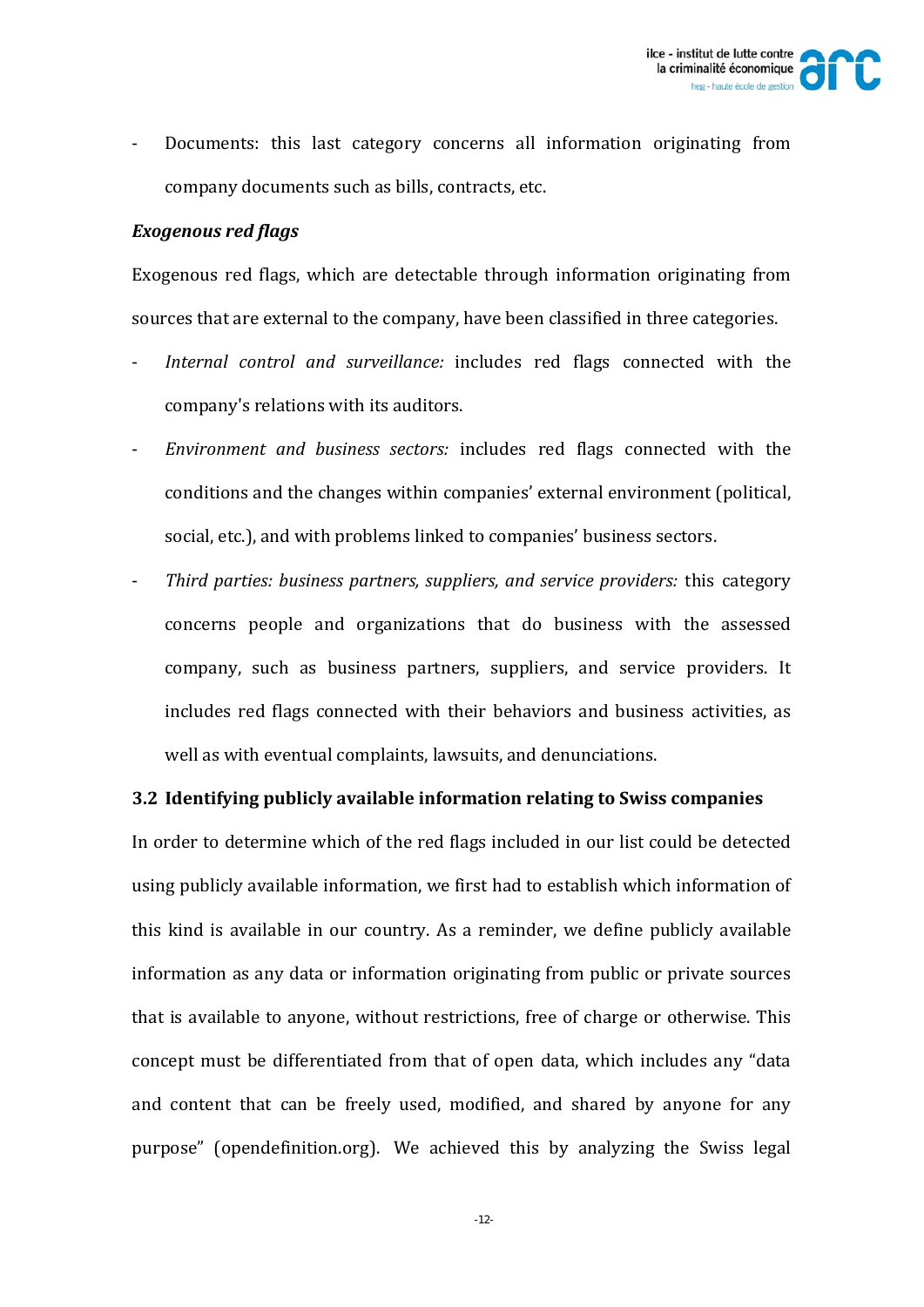

framework and conducting semi-structured interviews with investigation and financial investigation experts working for law enforcement agencies as well as for private entities.

## *3.2.1 The legal framework in Switzerland*

Few laws, in Switzerland, establish the obligation to publish company information. With regard to financial information, the Swiss Code of Obligations (CO) sets forth that "Following their approval by the competent management body, the annual accounts and consolidated accounts together with the audit reports must either be published in the Swiss Official Gazette of Commerce or sent as an official copy to any person who requests the same within one vear of their approval" (Art. 958e) CO). Annual accounts include the balance sheet, the profit and loss account and the notes to the accounts (art. 958 al. 2 CO and 959ff. CO). Other laws establish special duties with regard to publication of information: these apply for example to listed companies, (see for example the Federal law on stock exchanges and the commerce of securities (Loi sur les bourses, RS 954.1), to establishments subject to the Federal Law on Banks (Loi sur les banques,  $\overline{RS}$  952.0) and to the Swiss National Bank (Loi sur la Banque nationale, RS 951.11).

According to researchers (e.g. Del Bosco & Misani; 2011) as well as to human rights, environmental, and anti-corruption organizations, published extra-financial information represents an important asset in the context of fraud detection. However, there is no legislation related to such publishing, and the Swiss government shows no intention of taking steps in this direction (Rapport de droit comparé, 2014), like the European Union has recently done (Directive 2014/95/EU).

-13-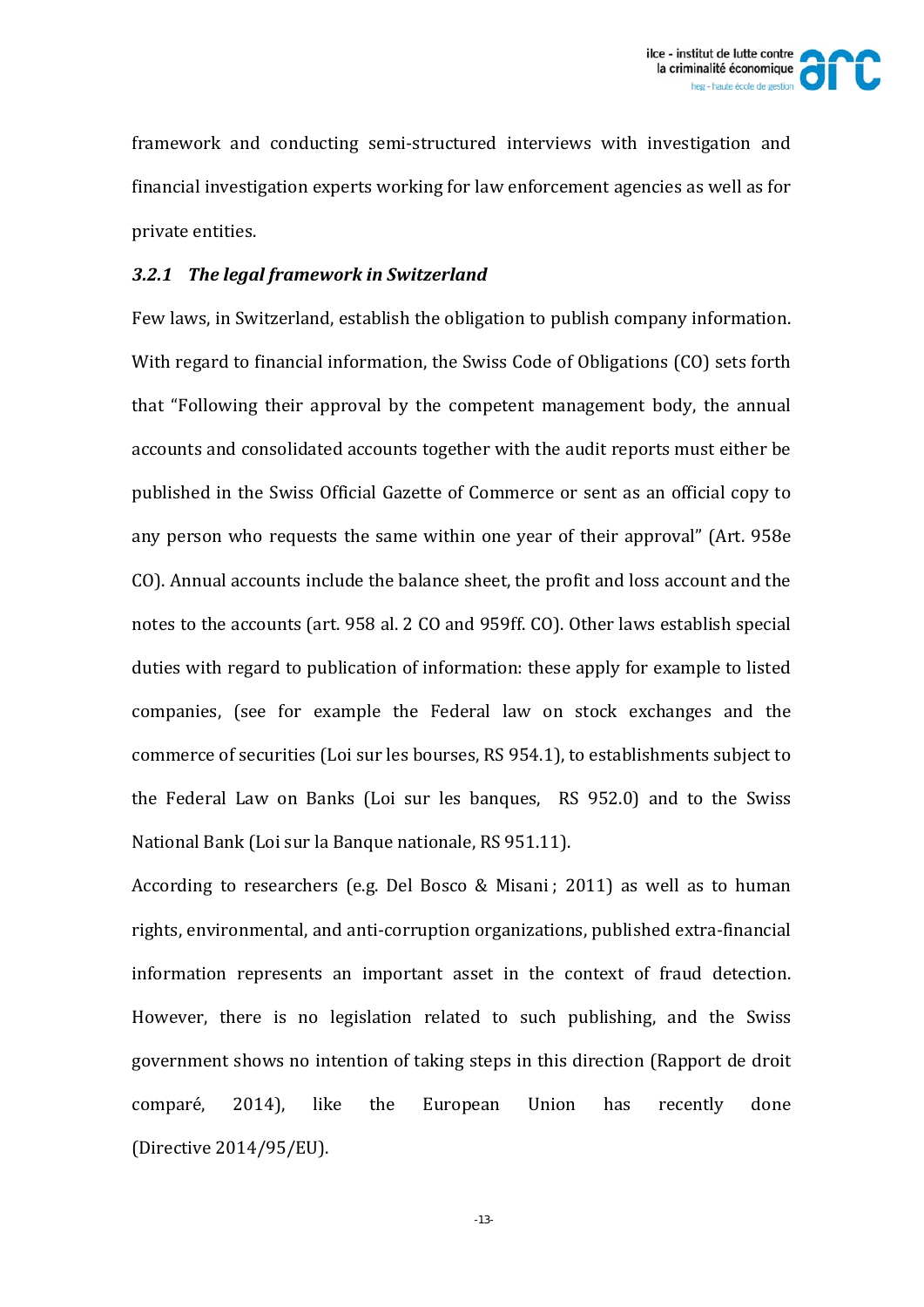## **3.2.2 Classification**

Having established the legal framework, we searched for possible sources of publicly available information related to Swiss companies. We have identified 352 types of information, which can be classified in five categories:

- *Official documents* (as defined by art. 5 and 6 of the Federal Act on Freedom of Information in the Administration (Freedom of Information Act, FoIA, RS 152.3), such as documents issued by public authorities (residents' registration offices, debt collection and insolvency offices, commercial registers, land registers, chancelleries, etc.);
- ‐ *Reports established by companies and services that provide business, economic, and solvency information*. Such information is made available to the public in various forms (reports, ad hoc reports, by telephone, automatically, etc.), free of charge or for a fee. Swiss law (art. 13.2 of the Federal Act on Data Protection, FADP, RS 235.1) states that it is legal to process personal data for the purpose of evaluating another person's creditworthiness, under the condition that such data "is neither sensitive personal data nor a personality profile", and that it is "disclosed to third parties only if the data is required for the conclusion or the performance of a contract with the data subject";
- Directories that provide unrestricted access to information on people and corporations that have a telephone subscription;
- ‐ *Internet, social media and blogs*: these sources can provide an enormous amount of useful (though not always reliable) information on people and companies;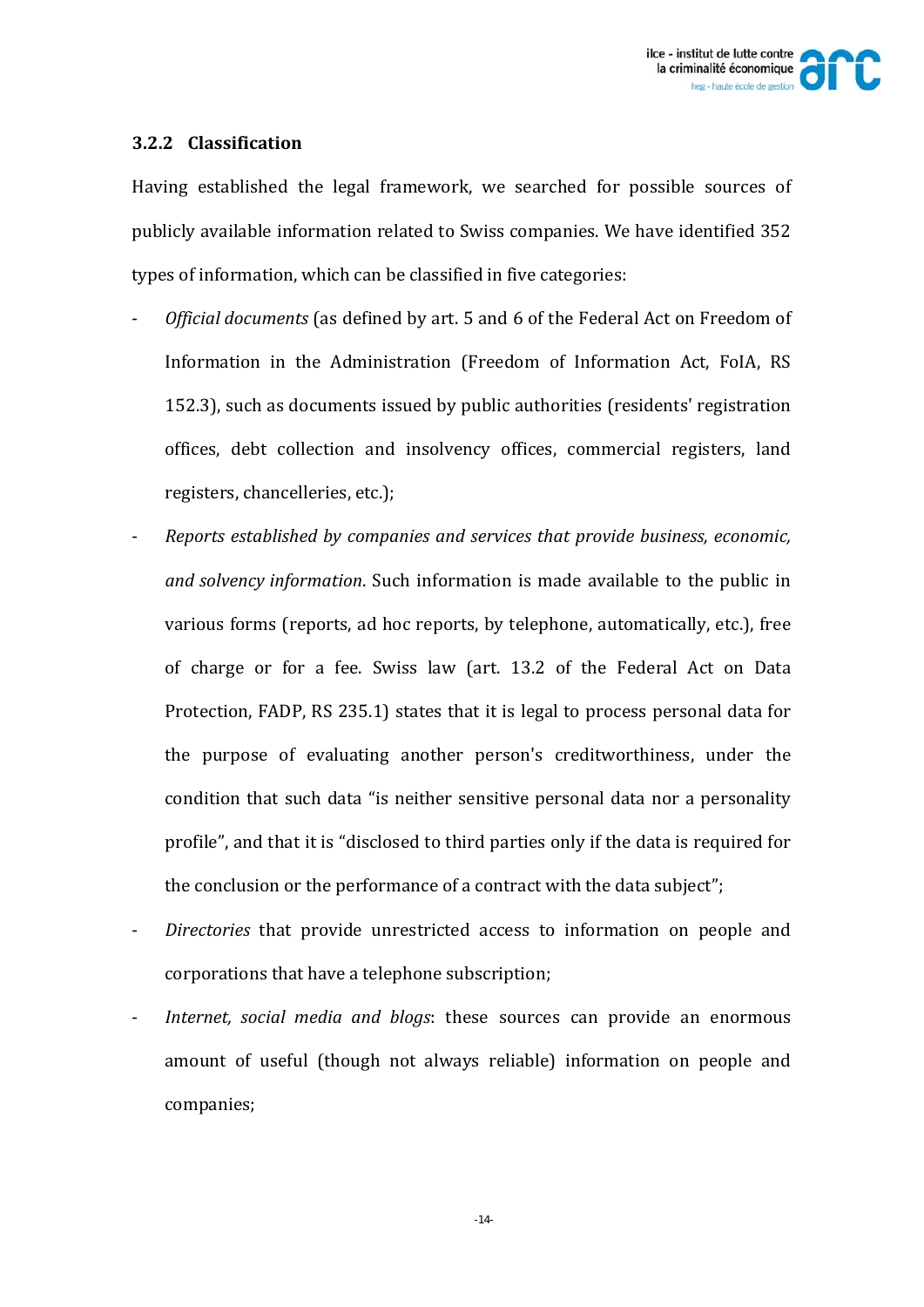

‐ *Official company websites and other official documents* such as brochures, yearly reports, management reports, etc. These sources provide information about companies' profiles, their structure, sectors of activity, financial health, etc. Availability and quality of such information varies highly between companies. 

# **3.2.3 Determining which red flags can be detected using publicly available information**

We have placed the 403 red flags in three categories, depending on the level of accessibility of the information that can lead to their detection: 1) Red flag detectable through private internal information: 2) Red flags detectable through publicly accessible internal information, 3) Red flags detectable through publicly accessible information. The majority of red flags have been, as expected, classified in the first category. We have however identified a satisfying numbers of red flags  $(67)$  that depend on publicly accessible information. We have then crossreferenced the latter with our publicly available information index, and determined that 43 red flags can be, in theory, detected by using exclusively such data (e.g. profits that are systematically lower than the business sector average, information that diverge from the financial performance, and presence of shell companies). 

#### **3.3.4 Testing**

This phase of the project is currently in progress. We have conducted a preliminary test, which consisted in assessing the risk of fraud within a Swiss organization suspected of widespread corruption practices using the 43 red flags discussed above. Further, intensive tests will be conducted in 2015-16 by students

-15-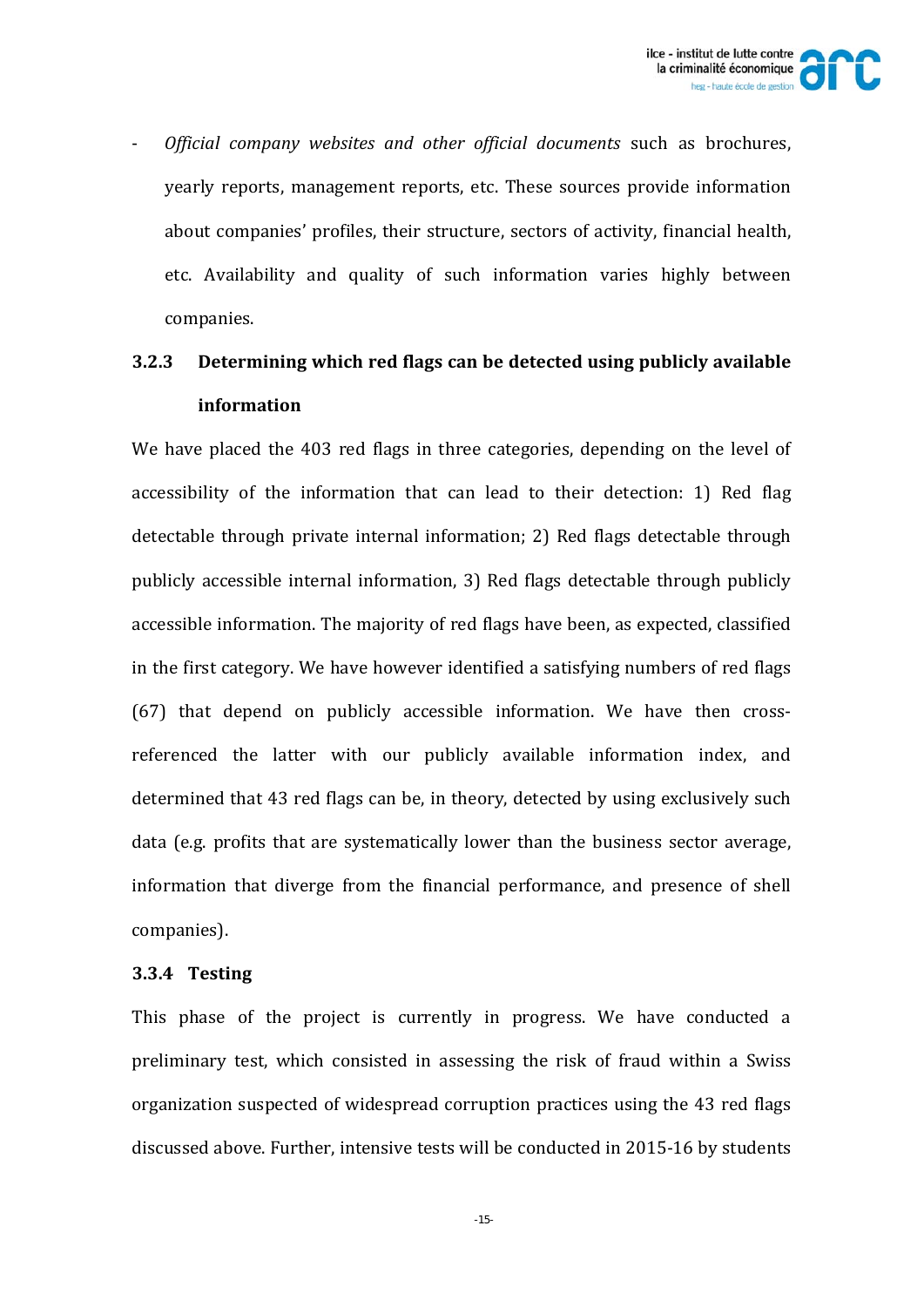

of ILCE's Master of Advanced Studies in Economic Crime Investigation (MAS ECI), as well as by several Swiss experts and entrepreneurs, in order to determine to witch extent the results generated by its application can be considered accurate and reliable.

### **4. Results and discussion**

The main output of the project consists in two unique red flag databases. The first includes our 403 hand-picked red flags pertaining to occupational fraud. It is available in two formats: a protected Excel spreadsheet, complete with filters that allow to quickly access the desired information, and a simplified printed version. This database has the potential of empowering any person having access to internal and/or external information regarding a company to rapidly foresee or detect and prevent potential fraud situations. Experts who have already been given access to the database agree that a tool grouping reliable occupational fraud red flags in one place is a highly valuable asset; they also lauded its flexibility and potential for customization, which will allow professionals to adapt it to their needs and to the situations they wish to analyze. They believe that the database will prove useful at an internal level (in particular to audit committees, internal auditors, management, risk committees, compliance bodies, ICS surveillance bodies, quality control bodies, and process managers), but also state that third parties (such as the business partners, competitors, and investors) could also benefit from its use. Finally, the experts suggest that the database could be used for education purposes, in the context of specialized training for professionals in the fight against economic crime.

-16-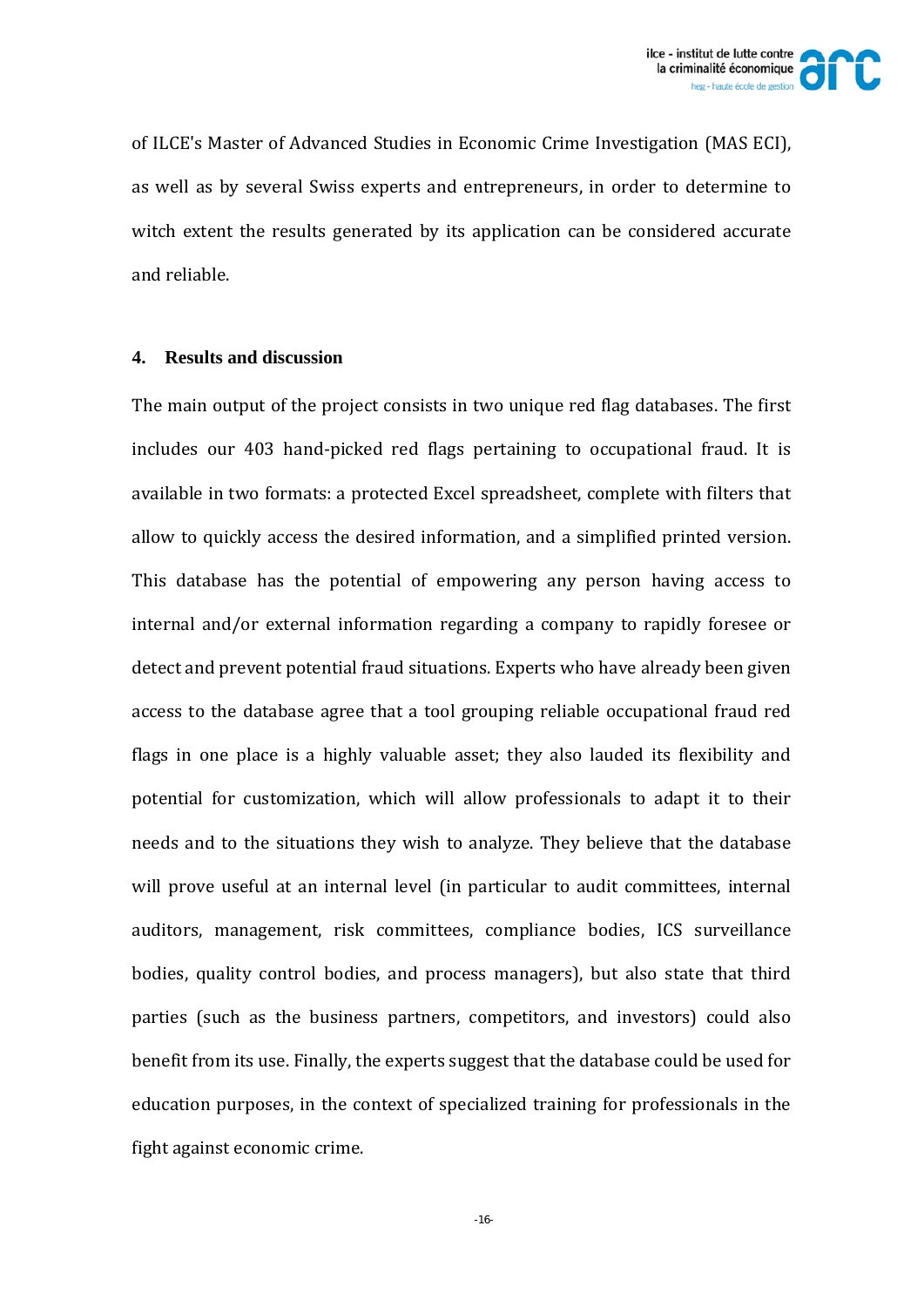

The second database includes the 43 fraud red flags that could possibly be evaluated using only publicly available information. As mentioned above, these have been tested in the last phase of our project. While this first test has generated positive results, they are by no means conclusive. Further testing will take place in 2015-16. We will however not be able to corroborate our results with reliable statistical elements, as the latter are, at the moment, insufficient. Finally, the validation of several sources of information on which the red flags are based could prove to be problematic, because of the high volume of data, the lack of uniformity of such sources, and of the absence of evaluation standards in the field.

### **5. Conclusion**

As of today, publicly available information cannot, by themselves, allow the detection of sufficient red flags to be considered a reliable source for the assessment of fraud risk within Swiss companies. This due to the legal framework in Switzerland and to the fact that most financial information, on which many proven red flags depend, is kept private. Publicly available information does fulfil, however, an important function in the fight against fraud. While not permitting a complete assessment, it can in some cases provide a general, preliminary evaluation of a company, and can lead to the spotting of problems (or problem areas) that deserve further investigation. As such they can prove useful to people who have access to both private and public information as well as to people external to the company. Those in the first category can also combine the two sources in order to achieve a more complete and efficient red flag-based assessment.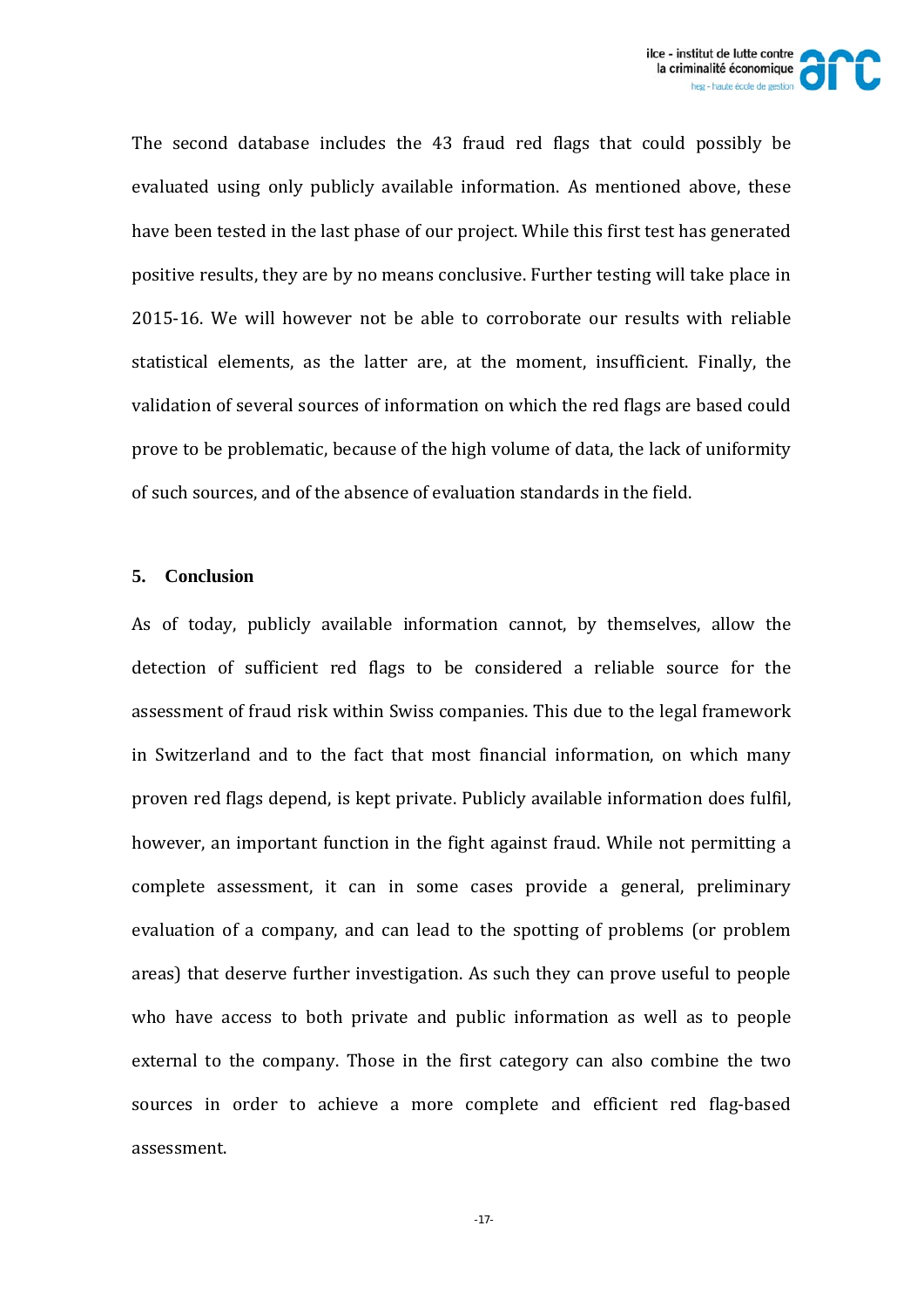

Public available information has the potential to play an even bigger role in the context of fraud detection and prevention. Further research, in particular with regard to the reliability and quality of the data (source validation) and to the corroboration of the results with reliable statistical data, will be needed in order to determine under which conditions this potential could be exploited. The volume of publicly available information is constantly growing, thanks also to media platforms such as Twitter and Facebook - which are used by countless companies and organizations. The identification of potentially useful information within this ocean of data will be one of the main challenges for the future.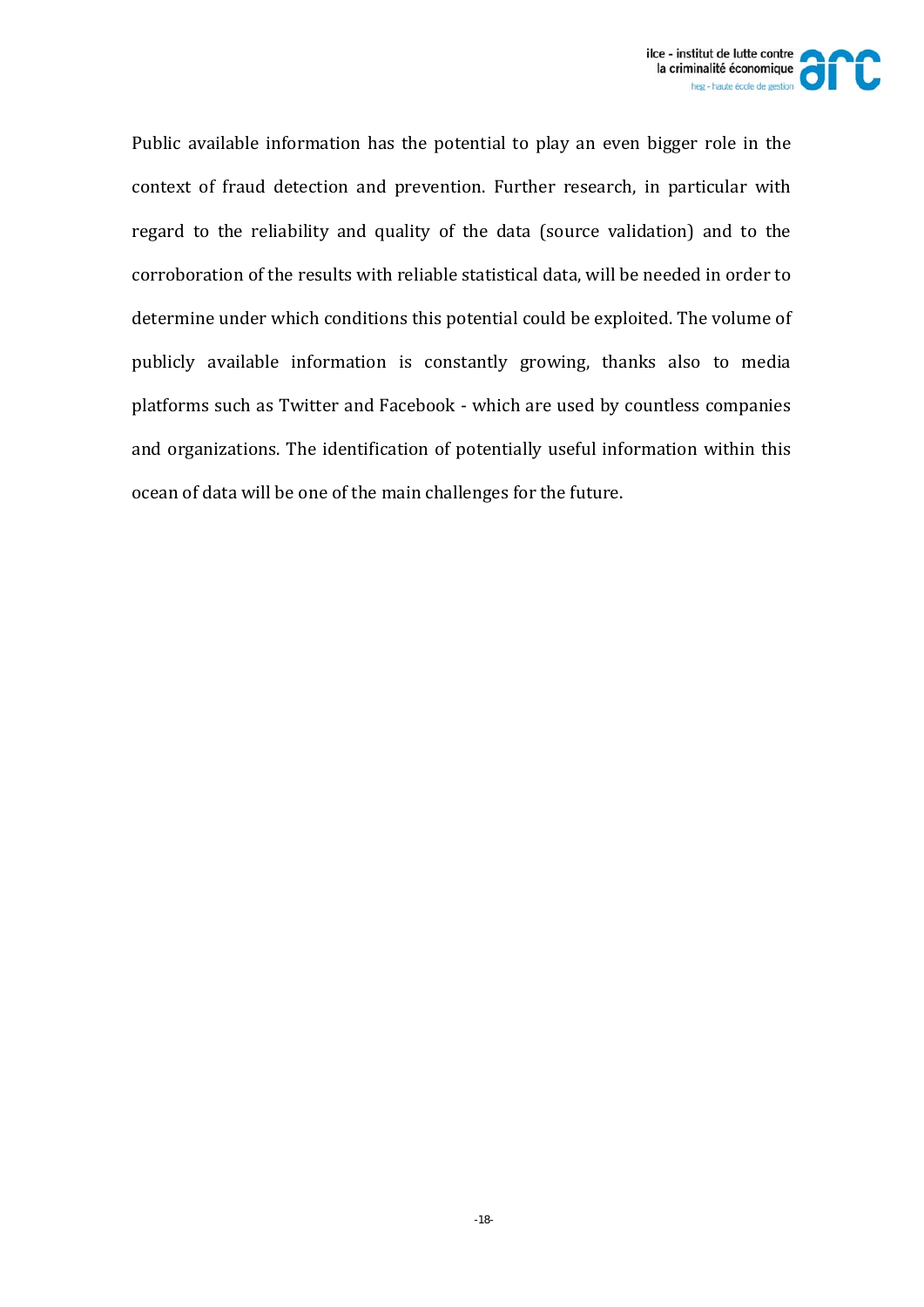

#### **References**

ACFE. 2014. Report to the nations on occupational fraud and abuse.

http://www.acfe.com/rttn/docs/2014‐report‐to‐nations.pdf 

ACFE. 2012. Report to the nations on occupational fraud and abuse. http://www.acfe.com/uploadedFiles/ACFE\_Website/Content/rttn/2012report-to-nations.pdf, October 28, 2015.

ACFE, & Peltier-Rivest, D. 2007. La détection des fraudes commises en entreprise au Canada: une étude de ses victimes et de ses malfaiteurs.

http://www.acfe.com/uploadedFiles/ACFE\_Website/Content/documents/rttn‐ french-canadian.pdf, October 28, 2015.

- American Institute of Certified Public Accountant (AICPA). 2002. Consideration of Fraud in a Financial Statement Audit. Statement on Auditing Standards No. 99. http://www.aicpa.org/Research/Standards/AuditAttest/DownloadableDocume nts/AU-00316.pdf, October 28, 2015, AICPA.
- Ames, D., Brazel, J. F., Jones, K. L., Rich, J. S., & Zimbelman, M. F. 2012. Using Nonfinancial Measures to Improve Fraud Risk Assessments. Current Issues in Auditing, 6(1): C28-C34.
- Bell, T. B., Peecher, M. E., Solomon, I., & KPMG International. 2005. The 21st century public company audit: conceptual elements of KPMG's global audit methodology. [S.l.]: KPMG International.
- Brazel, J. F., Jones, K. L., & Zimbelman, M. F. 2009. Using Nonfinancial Measures to Assess Fraud Risk. Journal of Accounting Research, 47(5): 1135-1166.
- Brown, S. A., & DLA Piper LLP. 2012. Identification of "Red Flags" for possible violations of key US laws for companies operating overseas. Stranger in a Strange Land: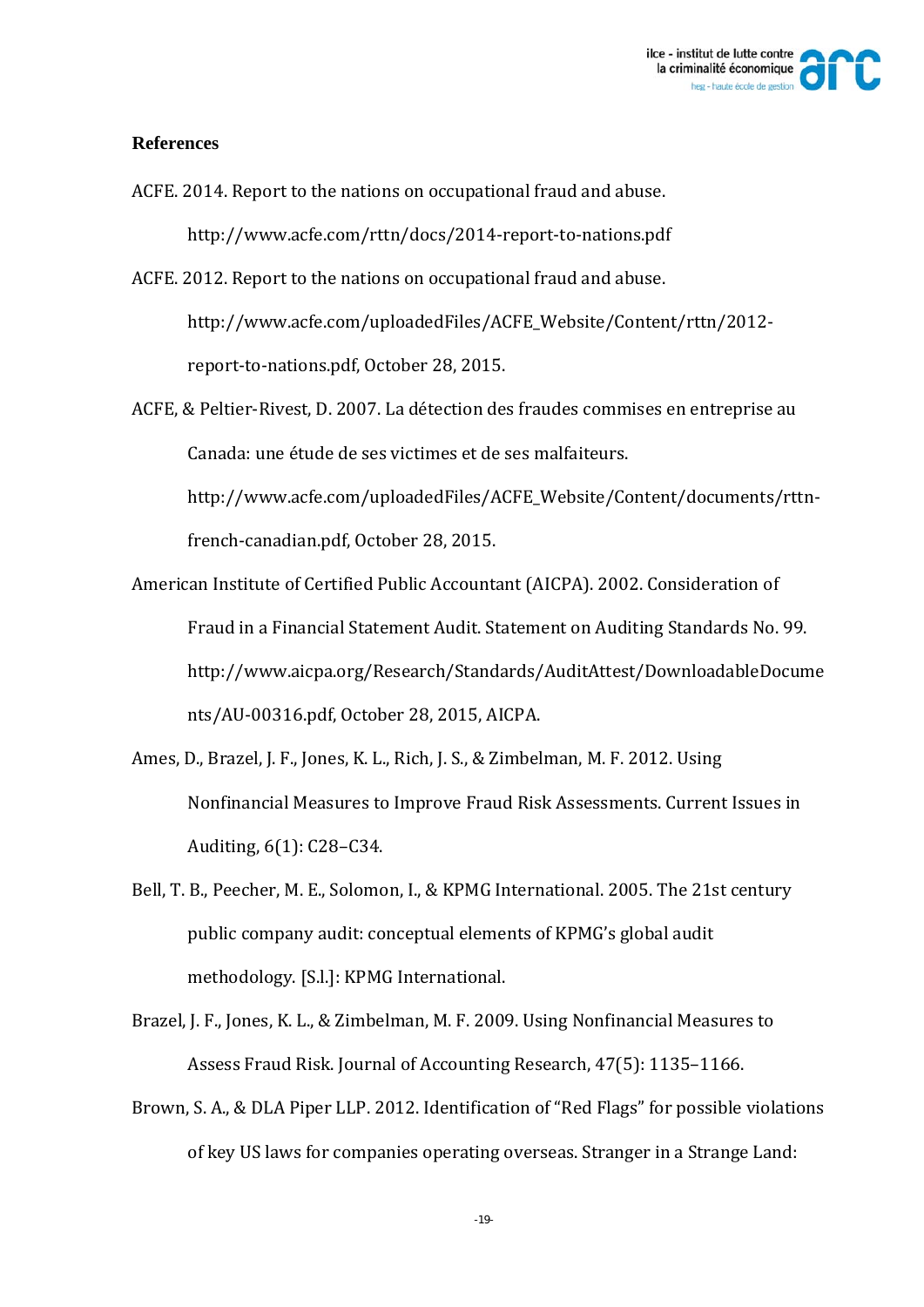

Ethical and Compliance Challenges in International Disputes. Presented at the ABA Section of Litigation 2012 Section Annual Conference, Miami, Florida, http://www.americanbar.org/content/dam/aba/administrative/litigation/mat erials/sac\_2012/12-1\_identification\_red\_flags.authcheckdam.pdf, September 5, 2014. 

- Cauvin, E., & Bescos, P. 2005. Les déterminants du choix des indicateurs dans les tableaux de bord des entreprises françaises : une étude empirique. Finance Contrôle Stratégie, 8(1): 5-25.
- Chapuis, B., Granito, D., Jaquier, S., & Lavanchy, P.-Y. 2016. Investigation comptable. Précis d'investigation financière. Lausanne: Presses polytechniques et universitaires romandes.
- Cohen, J., Holder-Webb, L., Nath, L., & Wood, D. 2011. Retail Investors' Perceptions of the Decision-Usefulness of Economic Performance, Governance, and Corporate Social Responsibility Disclosures. Behavioral Research in Accounting, 23(1): 109–129.
- Cohen, J. R., Krishnamoorthy, G., & Wright, A. M. 2000. Evidence on the effect of financial and nonfinancial trends on analytical review. Auditing,  $19(1)$ : 27-48.
- Colby, E. 2004a. La fraude et le contrôle interne, Première partie : l'importance des contrôles. https://www.cga-

pdnet.org/Non\_VerifiableProducts/ArticlePublication/FraudInternalControls\_F /FraudInternalControls\_p1\_F.pdf, August 5, 2014.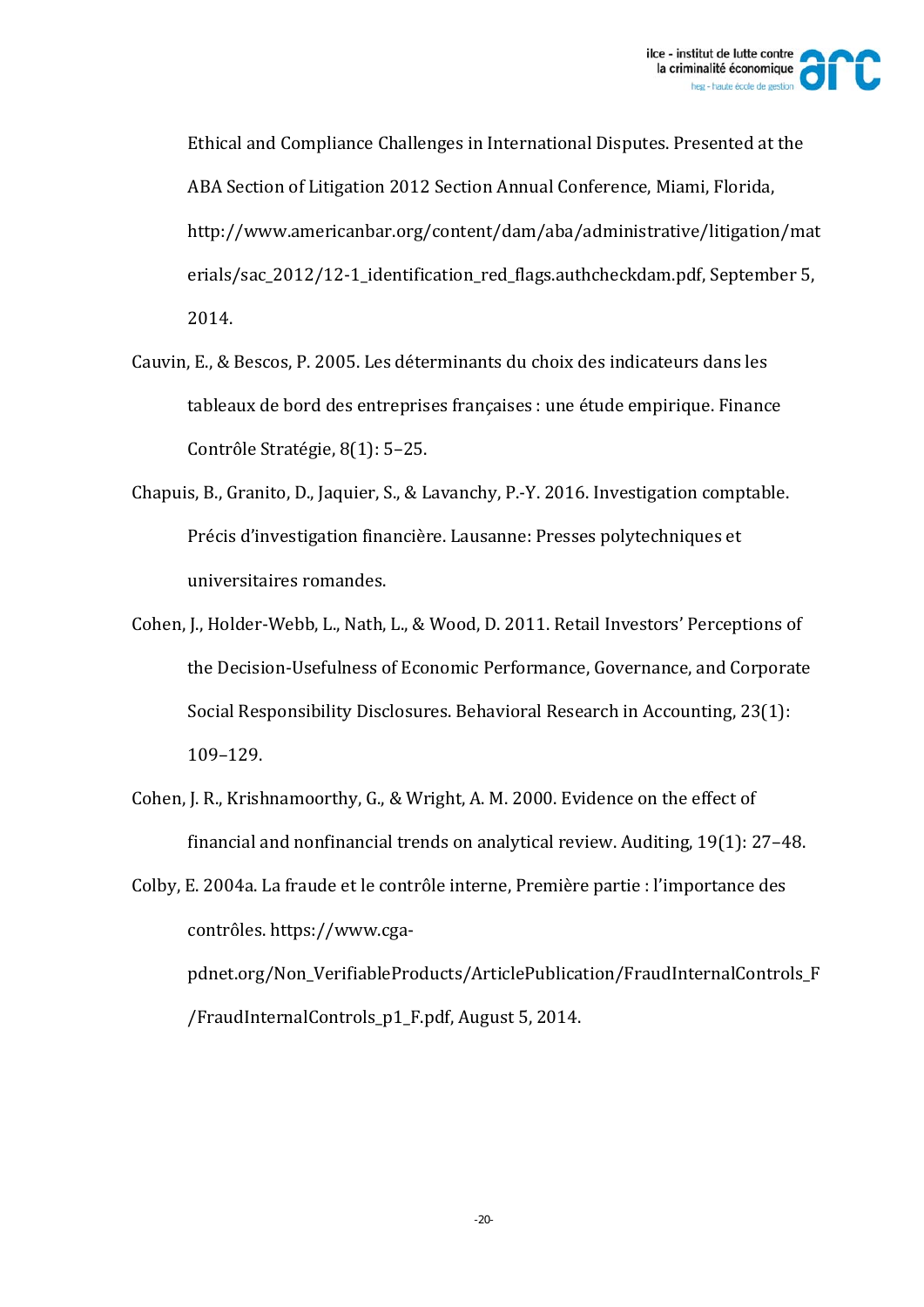

Colby, E. 2004b. La fraude et le contrôle interne, Deuxième partie : concevoir des contrôles pour enrayer les menaces. https://www.cgapdnet.org/Non\_VerifiableProducts/ArticlePublication/FraudInternalControls\_F /FraudInternalControls\_p2\_F.pdf, August 5, 2014.

Colby, E. 2004c. La fraude et le contrôle interne, Troisième partie : les stratagèmes de fraude interne. https://www.cga-

pdnet.org/Non\_VerifiableProducts/ArticlePublication/FraudInternalControls\_F /FraudInternalControls\_p3\_F.pdf, August 5, 2014. 

COSO. 2013. 

http://www.cpa2biz.com/AST/PricingStructureAssortments/Section\_Credentia ls/Pricing\_Tax\_Section\_Member/PRDOVR~PC‐990025/PC‐

990025.jsp?selectedFormat=Paperback, October 28, 2015.

Del Bosco, B., & Misani, N. 2011. Keeping the enemies close: The contribution of corporate social responsibility to reducing crime against the firm. Scandinavian Journal of Management, 27(1): 87-98.

DiNapoli, T. P. 2010. Red Flags for Fraud: 14.

http://www.osc.state.ny.us/localgov/pubs/red flags fraud.pdf, August 5, 2014, State of New York, Office of the State Comptroller.

Directive 2014/95/EU of the European Parliament And of the Council of 22 October 2014, amending Directive 2013/34/EU as regards disclosure of non-financial and diversity information by certain large undertakings and groups.

Gallet, O. 2010. Halte aux fraudes, Guide pour auditeurs et dirigeants. Paris: Dunod.

Golden, T. W., Skalak, S. L., Clayton, M. M., & Pill, J. S. 2011. A guide to forensic accounting investigation (2nd ed.). Hoboken, NJ: Wiley.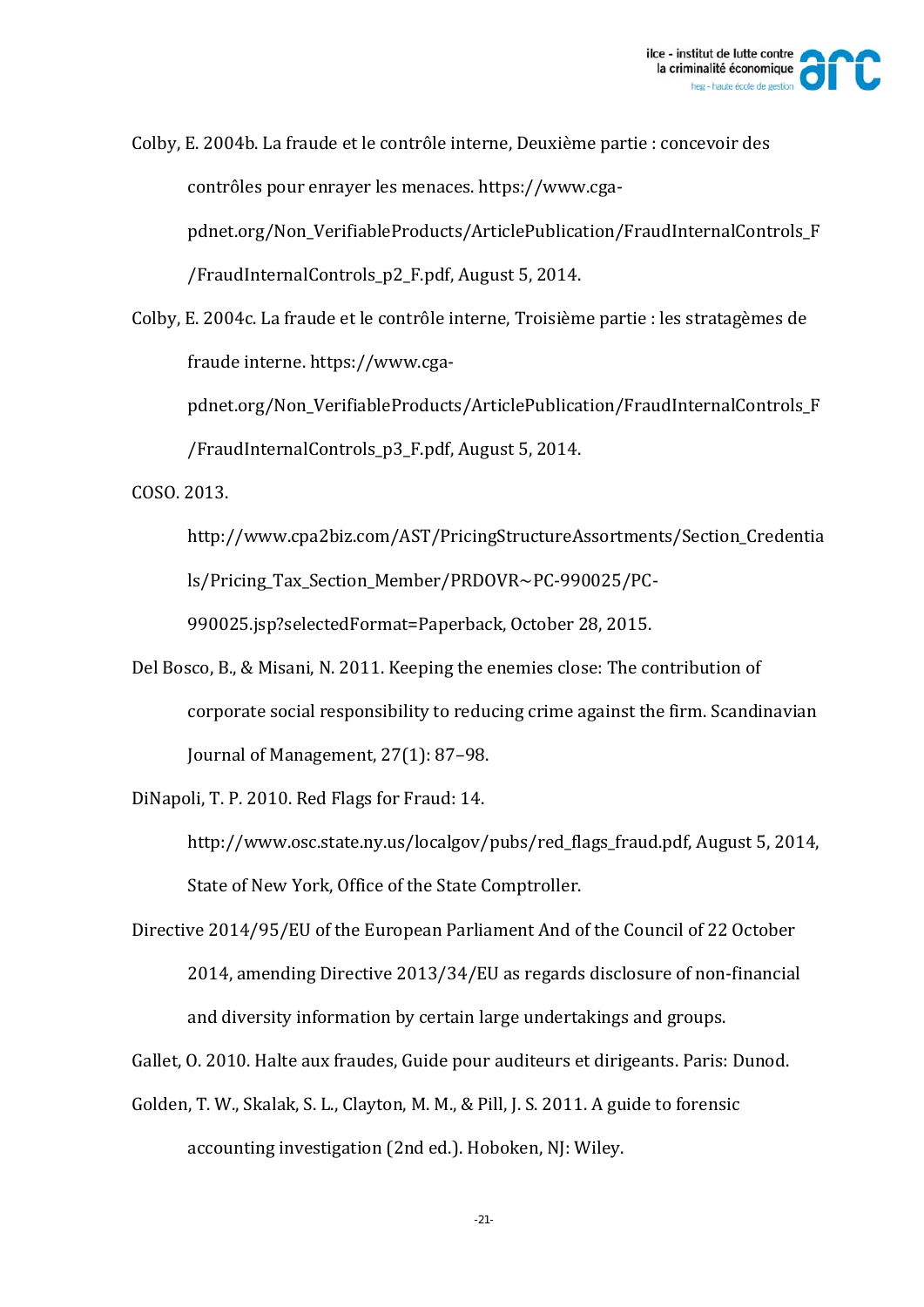

Isenring, G. L., Mugellini, G., & Killias, M. 2013. Survey to assess the level and impact of crimes against businesses in Switzerland. http://www.unisg.ch/~/media/internet/content/dateien/unisg/schools/ls/leh rstuhl%20killias/final%20report\_swiss%20business%20crime%20survey\_201 3.pdf, August 5, 2014, University of Zurich.

- Ittner, C. D., & Larcker, D. F. 1998. Are Nonfinancial Measures Leading Indicators of Financial Performance? An Analysis of Customer Satisfaction. Journal of Accounting Research, 36: 1-35.
- KPMG. 2009. Enquête sur la criminalité économique 2009, Global Economic Crime Survey.

https://www.pwc.ch/user\_content/editor/files/publ\_adv/pwc\_global\_economi c\_crime\_survey\_09\_ch\_f.pdf, August 5, 2014.

KPMG. 2012a. Audit Committee Institute, Outil 11: indicateurs d'alerte. https://www.kpmg.com/FR/fr/AuditCommitteeInstitute/Documents/Fiches\_O utils\_ACI\_11.pdf, August  $5, 2014$ .

KPMG. 2012b. La fraude dans le processus d'approvisionnement. http://www.kpmg.com/ca/fr/topics/at‐risk‐magazine/pages/procurement‐ fraud-are-you-prepared.aspx, August 5, 2014.

KPMG. 2013a. Wirtschaftskriminalität: Deutschland, Österreich, Schweiz im Vergleich. http://www.kpmg.com/CH/de/Library/Articles‐ Publications/Documents/Advisory/ch‐pub‐20130313‐wirtschaftskriminalitaet‐ de.pdf, October 28, 2015.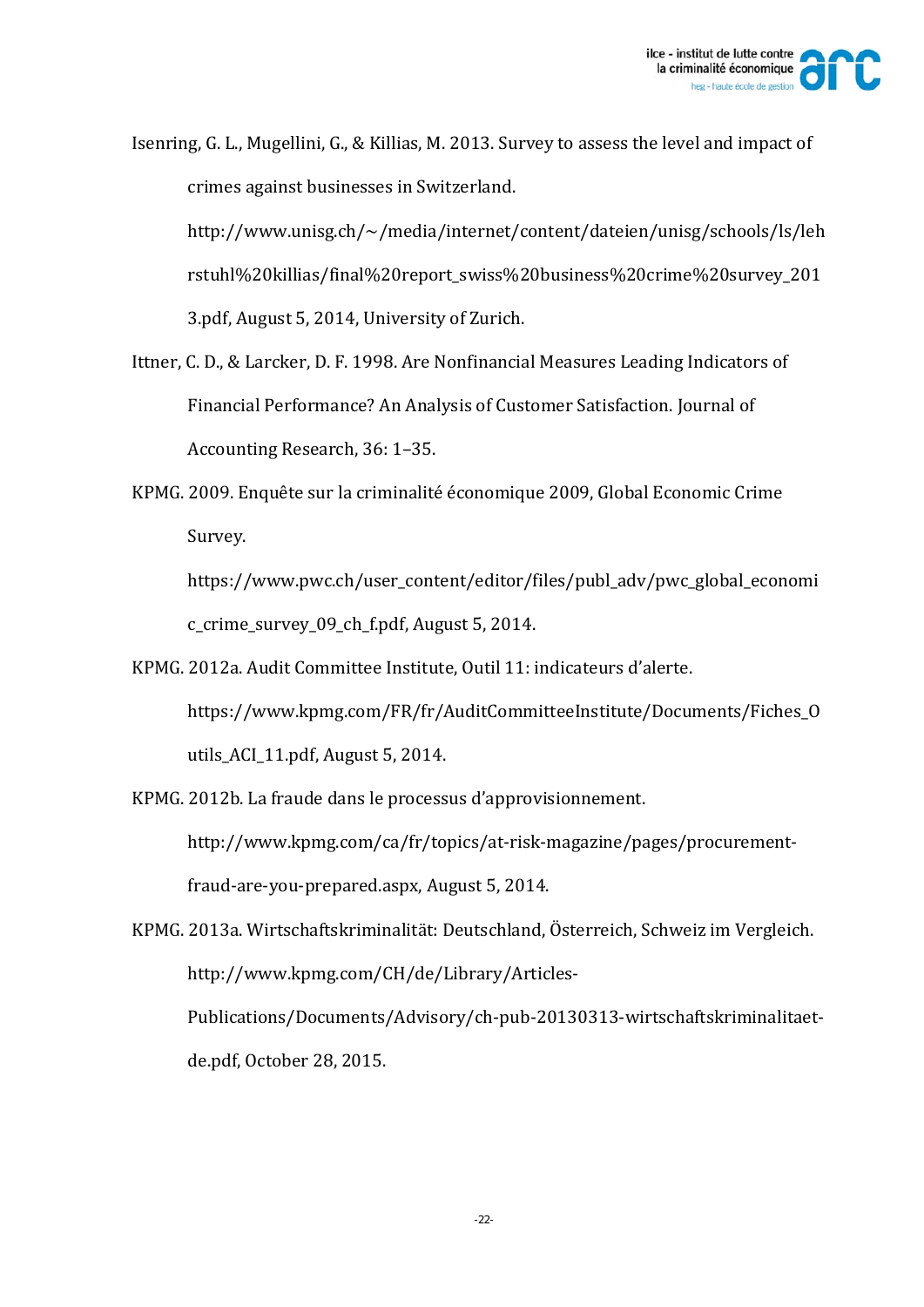

KPMG. 2013b. Astrus insights. KPMG's analysis of third-party integrity risks. https://www.kpmg.com/Global/en/IssuesAndInsights/ArticlesPublications/Do cuments/astrus-insights.pdf, October 28, 2015.

Mauléon, F. 2007. La communication extra financière comme nouvelle forme de l'éthique de l'entreprise.

http://quoniam.info/competitive‐

intelligence/PDF/PhDs\_Guidance/PhD\_Fabrice\_Mauleon.pdf 

- Ouaniche, M. 2009. La fraude en entreprise : Comment la prévenir, la détecter, la combattre. Paris: Maxima.
- Peter, H., & Jaquemet, G., 2014. Corporate Social Responsibility, Analyse des rapports 2013 des dix plus grandes sociétés du SMI. L'Expert-Comptable suisse, 2014|11: 1027‐1037.
- Pons, N. 2006. Cols blancs et mains sales. Economie criminelle, mode d'emploi. Paris: Odile Jacob.
- Pons, N., & Berche, V. 2009. Arnaques: le manuel anti-fraude. Paris: CNRS.
- PwC. 2011a. Cybercrime in the spotlight, Swiss Economic Crime Survey 2011. http://www.pwc.ch/user\_content/editor/files/publ\_adv/pwc\_global\_economic\_ crime\_survey\_11\_CH\_e.pdf, August 5, 2014.

PwC. 2011b. La fraude en entreprise : tendances et risques émergents, 6e édition Global Economic Crime Survey 2011. https://form.pwc.fr/dev/formulaire\_pwc\_publication/formulaire\_pwc\_publicati on 1.0.0/index.php?id=3932, August 5, 2014.